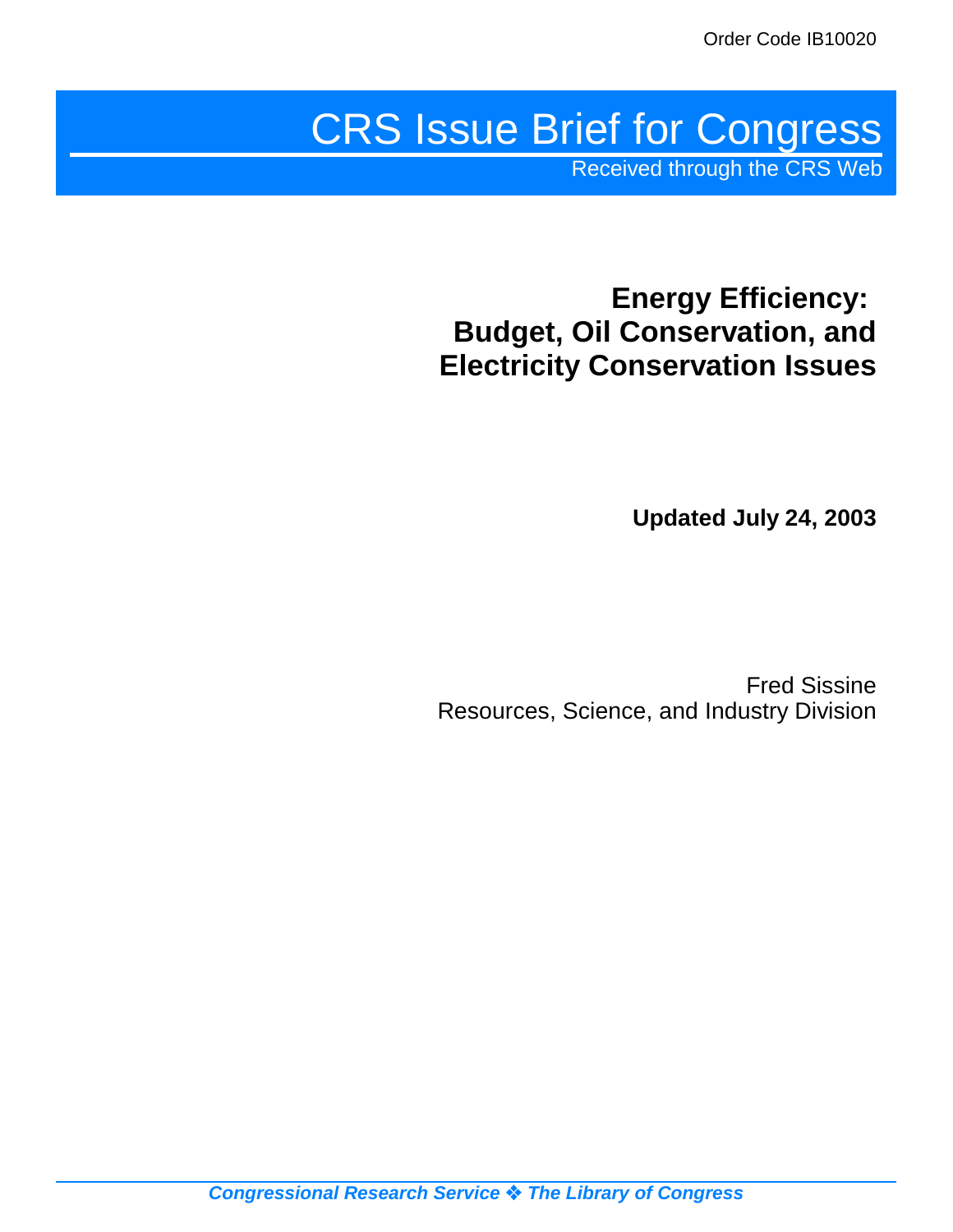# **CONTENTS**

**SUMMARY** 

MOST RECENT DEVELOPMENTS

BACKGROUND AND ANALYSIS

Energy Efficiency Concept

**History** 

DOE's Strategic and Performance Goals

Energy Efficiency in Omnibus Energy Bills, 108th Congress Efficiency Standards for Consumer and Commercial Products Efficiency Goals for Federal Buildings Tax Incentives for Efficiency and Conservation Energy Efficiency Tax Revenue Effect Housing, Funding Authorizations, and Other Provisions

DOE Budget, FY2004

EPA Budget, FY2004

Energy Security

Electricity Demand-Side Management (DSM) and Distributed Power Energy Conservation to Curb Natural Gas Demand Vehicle Fuel Efficiency and Oil Conservation

Climate Change: Energy Efficiency's Role

Electric Industry Restructuring and Conservation

LEGISLATION

CONGRESSIONAL HEARINGS, REPORTS, AND DOCUMENTS

FOR ADDITIONAL READING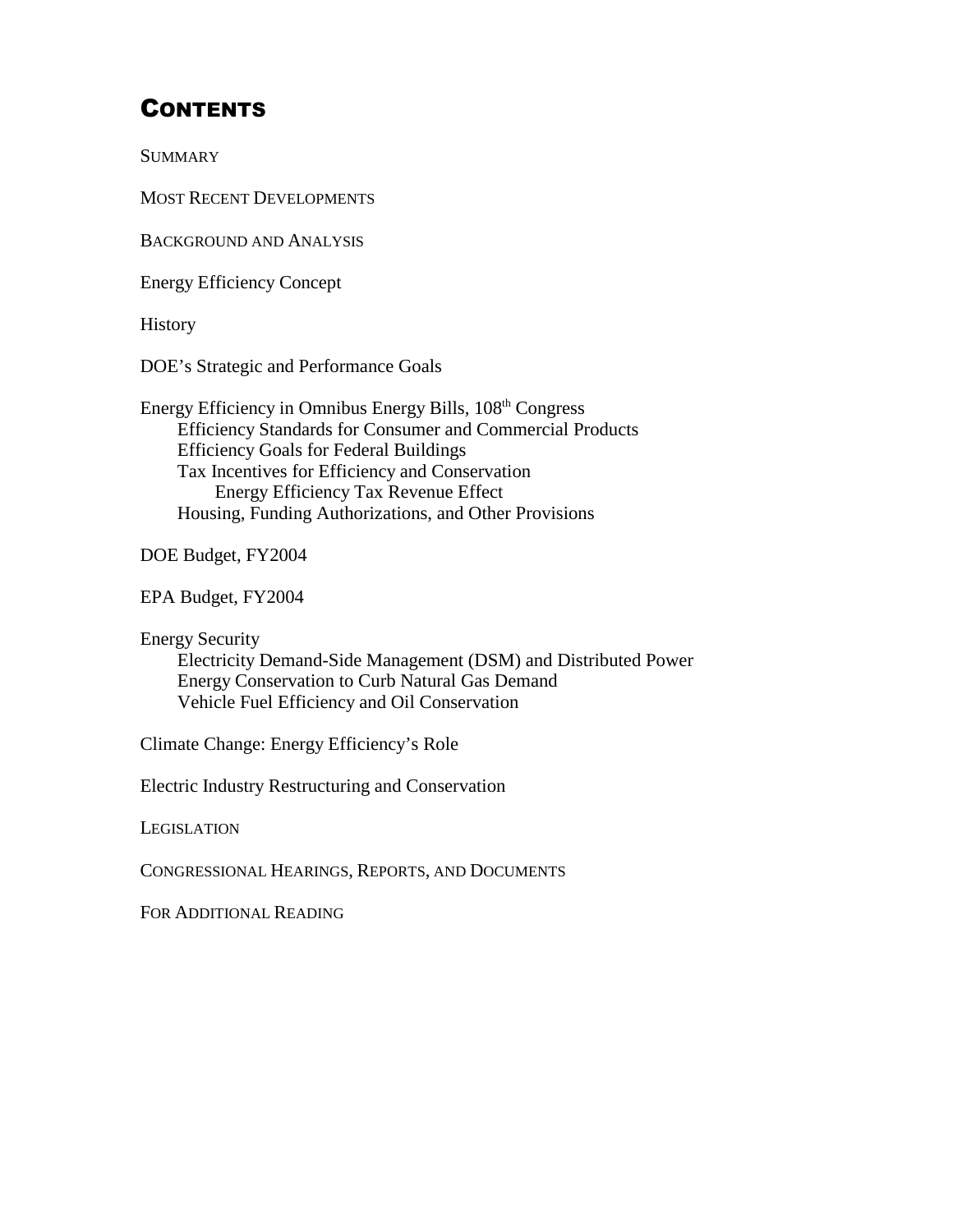## Energy Efficiency: Budget, Oil Conservation, and Electricity Conservation Issues

## **SUMMARY**

Energy security, a major driver of federal energy efficiency programs in the past, came back into play as oil and gas prices rose late in the year 2000. The terrorist attack of September 11, 2001, and the Iraq war of 2003 heightened concern for energy security and raised further concerns about the vulnerability of energy infrastructure and the need for alternative fuels. Further, the 2001 electricity shortages in California and the high natural gas prices in 2003 brought a renewed emphasis on energy efficiency and energy conservation to dampen electricity (and natural gas) demand.

Also, worldwide emphasis on environmental problems of air and water pollution and global climate change, and the related development of clean energy technologies in western Europe and Japan, may remain important influences on energy efficiency policymaking. Concern about technology competitiveness may also remain a factor in the debate.

In the  $108<sup>th</sup> Congress$ , debate over energy efficiency programs is focusing on the budget, oil, natural gas, and electricity issues, and provisions in the omnibus energy policy bill, H.R. 6 and S. 14.

The Bush Administration's FY2004 budget request for the Department of Energy's (DOE's) Energy Efficiency Program seeks \$875.8 million. The House-passed Interior appropriations bill recommends \$879.5 million for DOE energy conservation funding in FY2004. A floor amendment (H.Amdt. 255) added \$15.0 million for Weatherization grants with an offsetting, but unspecified, \$15.0 million cut for energy conservation. The \$879.5 million is \$3.7 million, or 0.4%, higher

than the Administration's request. Compared to the FY2003 appropriation, this is a decrease of \$12.3 million, or 1%, not accounting for inflation. The House-passed amount would eliminate Biorefinery R&D, Industrial Competitiveness (NICE-3), Technology Validation, and International Market Development.

The Senate Appropriations Committee (S.Rept. 108-89) recommends \$861.6 million, which is \$17.8 million, or 2%, less than the House approved and \$30.1 million, or 3%, less than the FY2003 appropriation, not accounting for inflation.

The House-passed omnibus energy bill (H.R. 6) has efficiencystandards for consumer and commercial products, efficiency goals for federal buildings, tax incentives for efficiency and conservation, and several other energy efficiency provisions. Also, three energy efficiency-related floor amendments were adopted, involving reduced oil dependence, federal telecommuting, and bicycling to conserve fuels.

The Senate is expected to resume floor action on S. 14 on July 28. S. 14 also has standards, goals, and other energy efficiency provisions, but with some significant differences from the House bill. One expected floor amendment would incorporate the Senate's energy tax bill (S. 1149), which has several incentives for energy efficiency measures. Other amendments are expected to address an increased corporate average fuel economy (CAFE) standard, vehicle efficiency, electricity demand, tax benefits for sport utility vehicles, and other measures involving energy efficiency and energy conservation.

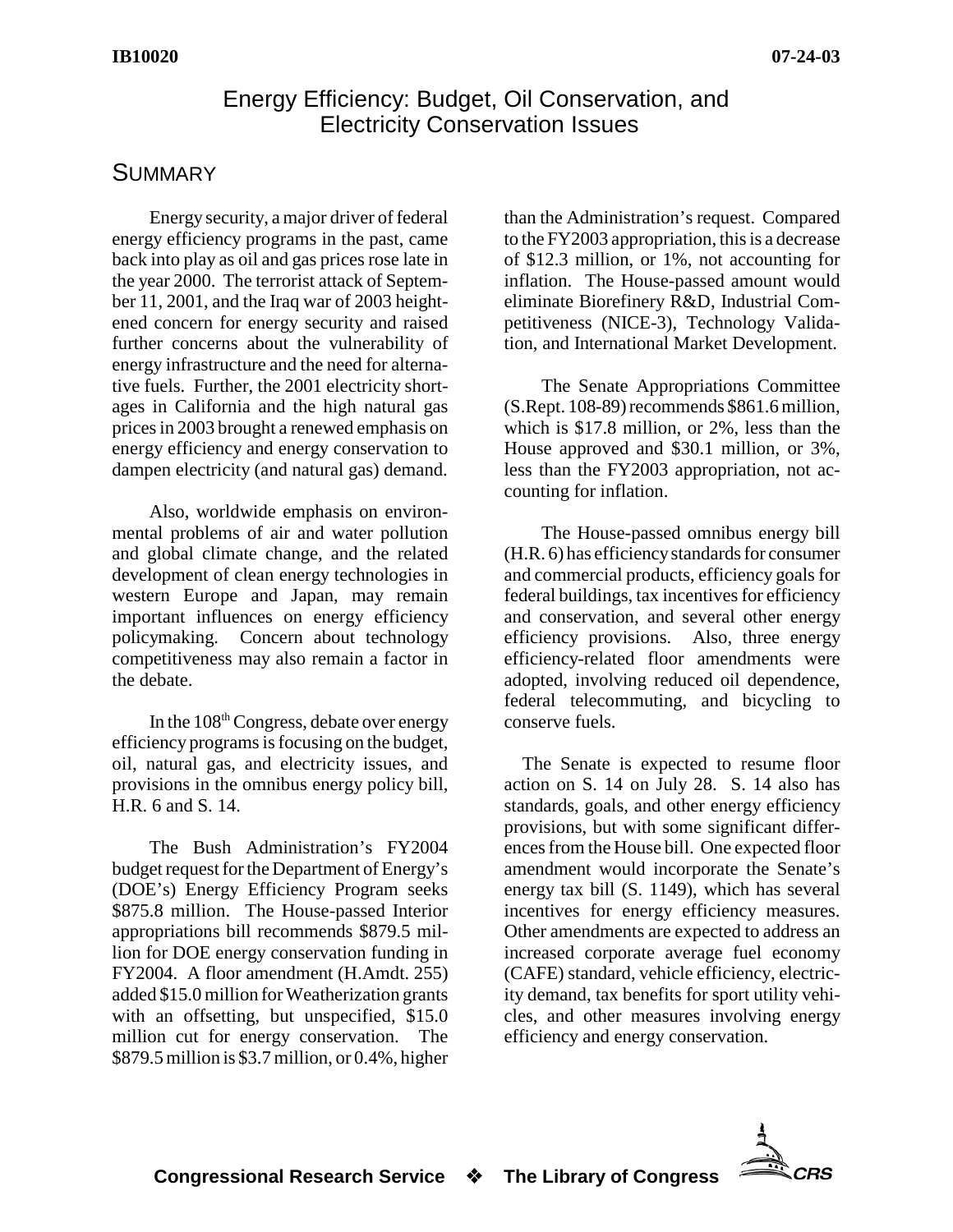#### MOST RECENT DEVELOPMENTS

On July 17, 2003, the House passed the Interior Appropriations bill (H.R. 2691, H.Rept. 108-195), which funds the DOE Energy Conservation program. It includes \$879.5 million for DOE energy conservation funding in FY2004. An amendment (H.Amdt. 255) added \$15.0 million for Weatherization grants with an offsetting but unspecified \$15.0 million cut in energy conservation. The \$879.5 million in the House-passed bill is \$3.7 million, or 0.4%, higher than the Administration's request. However, compared to the FY2003 appropriation, this is a decrease of \$12.3 million, or 1%, not accounting for inflation. (For more on this topic, see "DOE Budget, FY2004," below.)

On July10, the Senate Appropriations Committee reported (S.Rept. 108-89) the Interior Appropriations bill (S. 1391) for FY2004. For DOE's Energy Conservation program, it recommends \$861.6 million, which is \$17.8 million, or 2%, less than the House approved and \$14.1 million less than the request. Compared to the FY2003 appropriation, the Committee recommendation would cut overall funding by \$30.1 million, or 3%, not accounting for inflation. Grants would increase by \$5.8 million, but R&D would decline from \$623.5 million to \$587.6 million, a drop of \$35.9 million, or 6%. The decline for R&D includes cuts of \$28.4 million, or 47%, for Industries of the Future — Specific; \$13.8 million for Biomass/Biorefinery R&D; \$10.3 million for Fuels Technology (in the Vehicles Program); \$2.7 million to terminate the National Industrial Competitiveness through Energy, Environment, and Economics (NICE<sup>3</sup>) program (Industrial Technologies); and \$2.4 million for Rebuild America (Building Technologies). Partially offsetting this, Fuel Cell Technologies would increase by \$13.4 million.

Senate floor action on the omnibus energy bill (S. 14) is expected to resume July 28, with a focus on floor amendments to increase the corporate average fuel economy standard (CAFE) and to insert climate change provisions. Also, the energy tax bill, S. 1149, is expected to come up as a floor amendment. It creates tax incentives for energy efficiency measures in home construction, home renovation, appliances, residential equipment, commercial buildings, and combined heat and power equipment, and for alternative fuels. (For a comparison of the House and Senate provisions, see "Energy Efficiency in Omnibus Energy Bills, 108th Congress," below.)

(The DOE FY2004 Budget Request is available on the DOE web site at [http://www.cfo.doe.gov/budget/04budget/index.htm/]; and the EPA FY2004 Annual Performance Plan and Congressional Justification is available on the EPA web site at [http://www.epa.gov/ocfo/budget/2004/2004cj.htm].)

## BACKGROUND AND ANALYSIS

# **Energy Efficiency Concept**

Energy efficiency is increased when an energy conversion device, such as a household appliance, automobile engine, or steam turbine, undergoes a technical change that enables it to provide the same service (lighting, heating, motor drive) while using less energy. The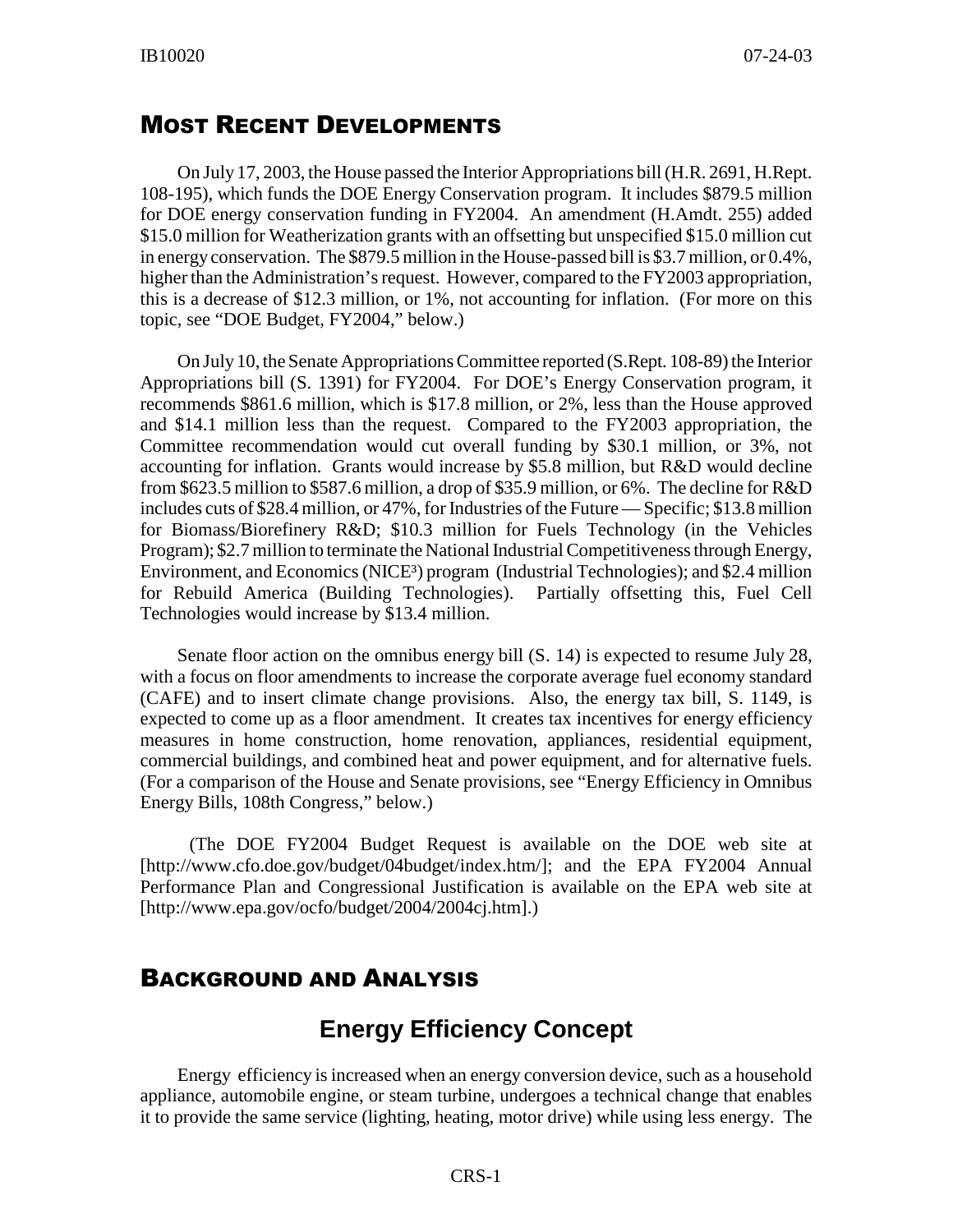energy-saving result of the efficiency improvement is often called "energy conservation." The energy efficiency of buildings can be improved through the use of certain materials such as attic insulation, components such as insulated windows, and design aspects such as solar orientation and shade tree landscaping. Further, the energy efficiency of communities and cities can be improved through architectural design, transportation system design, and land use planning. Thus, energyefficiency involves all aspects of energyproduction, distribution, and end-use.

These ideas of "efficiency" and "conservation" contrast with energycurtailment, which involves a decrease in output (e.g., turning down the thermostat) or services (e.g., driving less) to curb energy use. That is, energy curtailment occurs when saving energy causes a reduction in services or sacrifice of comfort. Curtailment is often employed as an emergency measure.

Energy efficiency is often viewed as a resource option like coal, oil, or natural gas. In contrast to supply options, however, energy efficiency puts downward pressure on energy prices by curbing demand instead of by increasing supply. As a result, energy efficiency can reduce resource use and effects on the environment. (See CRS Report RL31188, *Energy Efficiency and the Rebound Effect.*)

#### **History**

From 1974 through 1992, Congress established several complementary programs, primarily at the Department of Energy (DOE), to implement energy saving measures in virtually every sector of societal activity. These energy efficiency and energy conservation programs were created originally in response to national oil import security and economic stability concerns. In the early 1980s, states and utilities took an active role in promoting energy efficiency as a cost-saving "demand-side management" tool for avoiding expensive powerplant construction. Since 1988, national interest in energy efficiency has focused increasingly on energy efficiency as a tool for mitigating environmental problems such as air pollution and global climate change. This aspect spawned new programs at DOE and at several other agencies including the Environmental Protection Agency (EPA), the Agency for International Development (AID), and the World Bank's Global Environment Facility (GEF). Energy efficiency is increasingly viewed as a critical element of sustainable development and economic growth.

The DOE energy efficiency program includes R&D funding, grants to state and local governments, and a regulatory framework of appliance efficiency standards and voluntary guidelines for energy-efficient design in buildings. In addition, its budget supports regulatory programs for energy efficiency goals in federal agencies and standards for consumer products. (Detailed descriptions of DOE programs appear in DOE's *FY2003 Congressional Budget Request*, DOE/ME-0007, v. 5, February 2002; it appears at [http://www.cfo.doe.gov/budget/03budget/index.htm].)

From FY1973 through FY2002, DOE spent about \$11.1 billion in 2002 constant dollars for energy efficiency R&D, which amounts to about 9% of the total federal spending for energy supply R&D during that period. In 2002 constant (real) dollars, energy efficiency R&D funding declined from \$795 million in FY1979 to \$227 million in FY1988 and then climbed to \$556 million in FY1994. For FY2002, \$638 million was appropriated, which is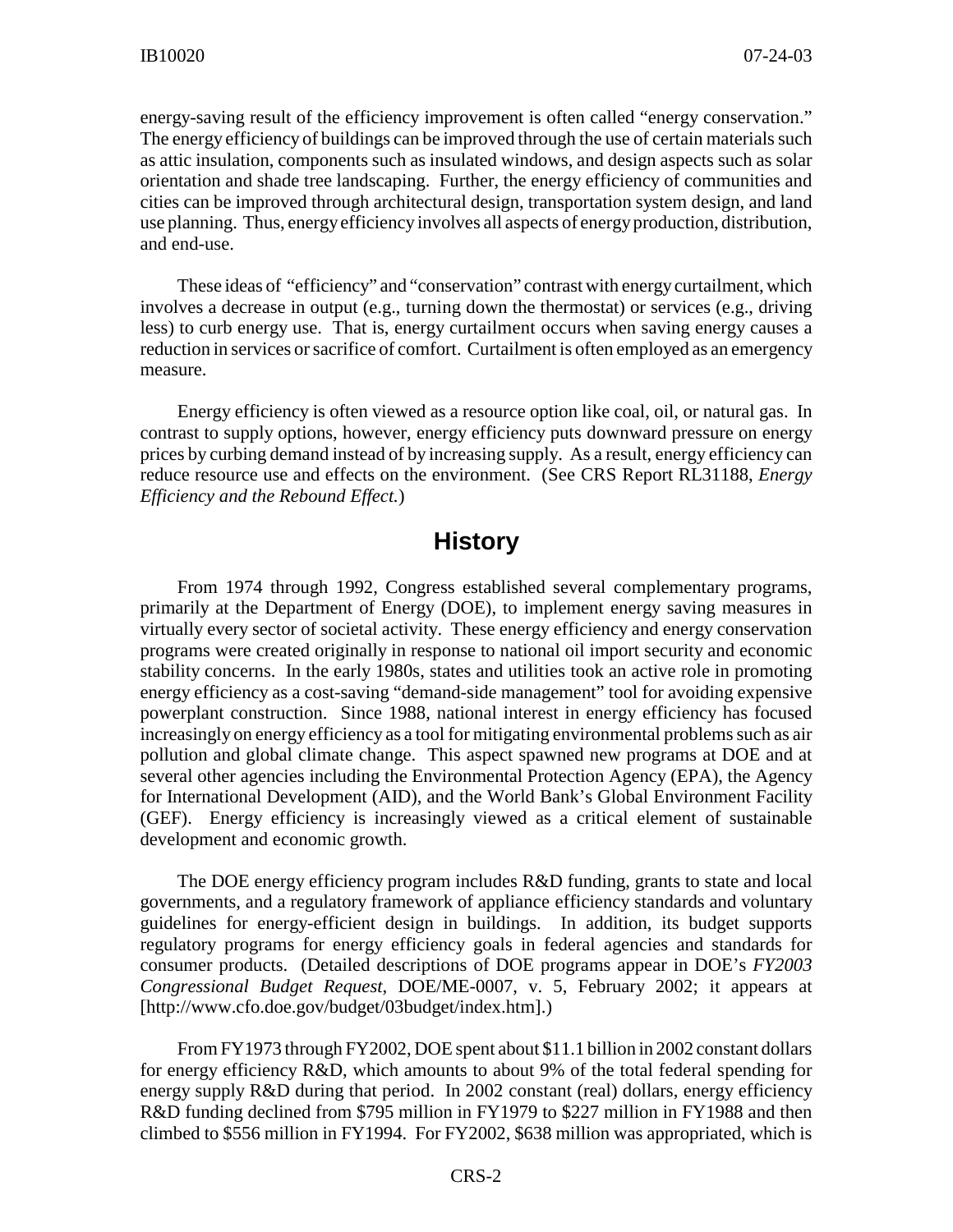\$82 million, or 15%, above the FY1994 mark in 2002 constant dollars. Also, in 2002 constant dollars, since FY1973, DOE has spent about \$7.4 billion on grants for state and local conservation programs.

This spending history can be viewed within the context of DOE spending for the three major energy supply R&D programs: nuclear, fossil, and renewable energy R&D. From FY1948 through FY1972, in 2002 constant dollars, the federal government spent about \$24.3 billion for nuclear (fission and fusion) energy R&D and about \$5.5 billion for fossil energy R&D. From FY1973 through FY2002, the federal government spent \$49.1 billion for nuclear (fission and fusion), \$24.8 billion for fossil, \$14.2 billion for renewables, and \$11.1 billion for energy efficiency. Total energy R&D spending from FY1948-FY1998, in 2002 constant dollars, reached \$128.9 billion, including \$73.4 billion, or 57%, for nuclear, \$30.2 billion, or 23%, for fossil, \$14.2 billion, or 11%, for renewables, and \$11.1 billion, or 9%, for energy efficiency.

Since 1985, national energy use has climbed about 20 Q (quads — quadrillion Btus, British thermal units), reaching a record high of 99 Q in 2000. DOE's 1995 report *Energy Conservation Trends* finds that energy efficiency and conservation activities from 1973 through 1991 curbed the pre-1973 growth trend in annual primary energy use by about 18 Q, an 18% reduction. In 1992, this was saving the economy about \$150 billion annually in total U.S. energy expenditures, a one-fourth reduction from the previous trend. Further, assuming fossil and other fuels were displaced in proportion to their actual use in 1992, then energy efficiency and conservation were providing about 300 million metric tons of carbon (MMTC) emission reductions that year.

## **DOE's Strategic and Performance Goals**

In 2002, the Office of Energy Efficiency and Renewable Energy (EERE) completed a major reorganization that included new offices for FreedomCAR & Vehicle Technologies and for Hydrogen, Fuel Cells and Infrastructure. The new management strategy is put forth by Assistant Secretary David Garman in *Focused on Results: A New Government Business Model*, available at [http://www.eren.doe.gov/eere/pdfs/eere\_reorg.pdf]. More information about EERE is available on the DOE web site at [http://www.eren.doe.gov/ eere/organization.html].

A National Research Council report, *Energy Research at DOE: Was it Worth It?,* found that from 1978 to 2000 an investment of about \$8 billion in DOE's Energy Efficiency Programs produced an economic return of at least \$30 billion. Areas found short of expected benefits lacked incentives needed for private sector adoption.

*The President's Management Agenda* set out the Bush Administration's framework for performance management based on human capital, competitive sourcing, financial performance, electronic government, and integration of budget with performance. The Government Performance and Results Act (GPRA, P.L. 103-62) requires each federal agency to produce and update a strategic plan linked to annual performance plans.

In DOE's *Strategic Plan of September 2000*, energyefficiencyobjectives and strategies appear under strategic goal #1, "Energy Resources." In the *DOE Annual Performance Plan (APP) for FY2004*, energy efficiency is addressed under the revised strategic goal #2,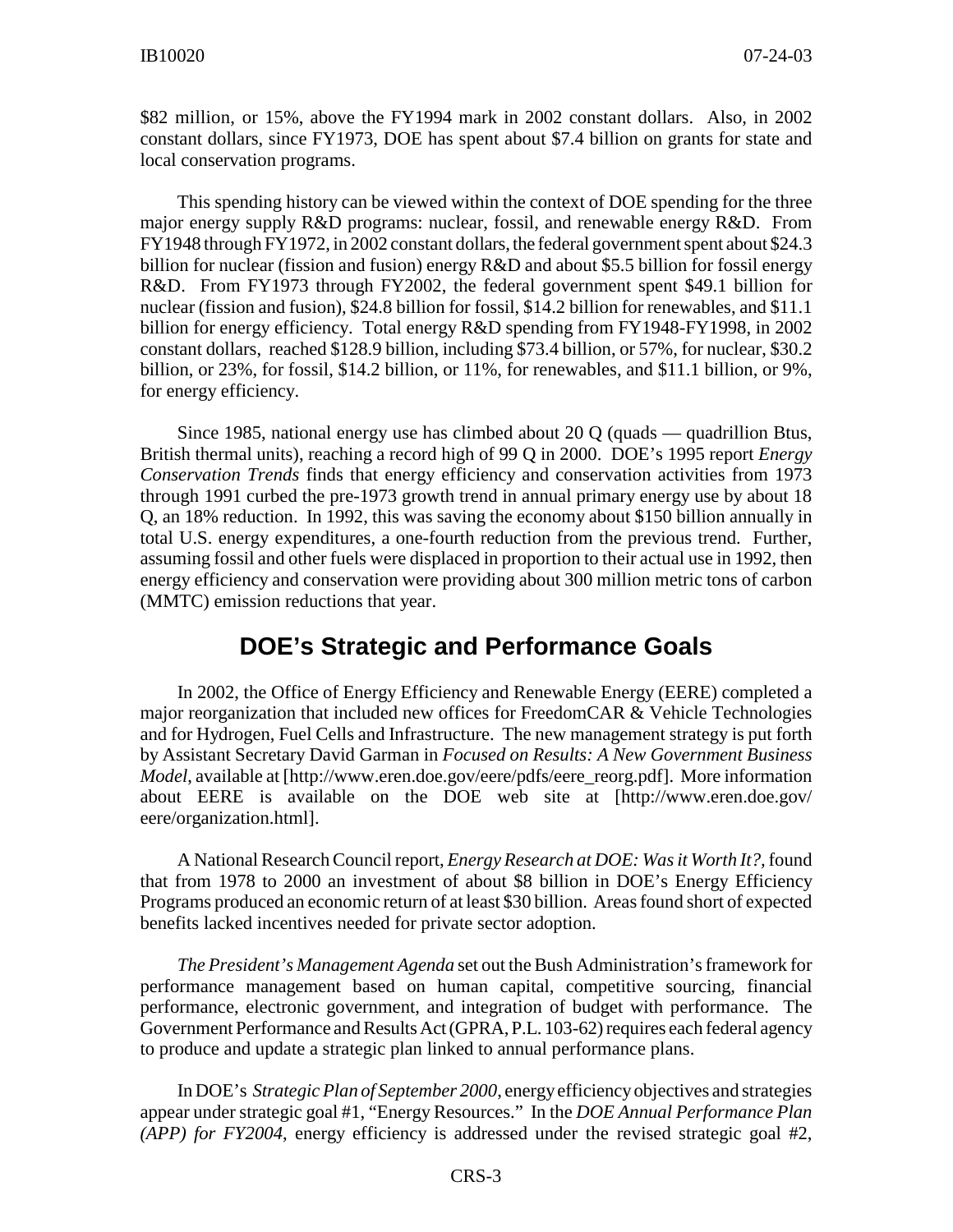"Energy Conservation and the Environment," which states "Energy use and greenhouse gas emissions versus the gross domestic product (GDP) are reduced by 40% by 2025 compared to 2000 and the growth versus the U.S. population stops by 2025." In support of Goal 2, the APP lists five strategic performance goals. ER1-1 says that relative to the 1985 baseline, FEMP will support federal agency efforts to reduce energy intensity by 30% in 2005 and 35% by 2010. ER 1-2 says that from 1991 to 2010, the Industries Program will reduce energy intensity by 20-25%. ER 1-3 says the FreedomCAR and Vehicle Technologies Program will achieve several specific vehicle technical and cost goals through 2010. ER 1-4 says that the Buildings Program will achieve several specific goals to improve building efficiency through 2009. ER 3-1 puts forth specific output goals through 2010 for weatherization grants, state grants, Rebuild America, Energy Star, Clean Cities, and for other programs.

# **Energy Efficiency in Omnibus Energy Bills, 108th Congress**

In the 108<sup>th</sup> Congress, most legislative action on energy efficiency has focused on the omnibus energy policy bills, H.R. 6, S. 14, and the Senate energy tax bill (S. 1149), which is expected to be incorporated into S. 14. The Senate bill (S. 14) has efficiency standards for consumer and commercial products, efficiency goals for federal buildings, tax incentives for efficiency and conservation, housing efficiency measures, and other energy efficiency provisions. An amendment to address automobile fuel economy standards was defeated in Committee, but may come up again on the floor. The House-passed omnibus energy bill (H.R. 6) also has standards, goals, tax incentives, and other energy efficiency provisions, but with some differences from the Senate bill. Further, the House adopted three energy efficiency-related floor amendments. One (H.Amdt. 70) expresses a "sense of the Congress" to reduce oil imports from 58% to 45%. The second (H.Amdt. 71) requires a study of the energy conservation benefits of telecommuting by federal employees. The third (H.Amdt. 78) establishes a "Conserve byBicycling" pilot program at the Department of Transportation. Other provisions cover public housing, funding authorizations, and certain other energy efficiency and energy conservation programs. (For information on H.R. 4, the omnibus energy bill in the  $107<sup>th</sup>$  Congress, see CRS Report RL31427.)

#### **Efficiency Standards for Consumer and Commercial Products**

DOE currently sets minimum energy efficiency standards for several consumer and commercial products, including household appliances such as clothes washers and refrigerators. The omnibus energy bills would expand standards to other equipment. H.R. 6 (§11045) and S. 14 (§621) have identical provisions that direct DOE to set efficiency standards within three years for "standby mode" energy use by battery chargers and external power supplies. The two bills also have identical provisions that call for standards to be developed for suspended ceiling fans, vending machines, unit heaters, commercial refrigerators, freezers, refrigerator-freezers, illuminated exit signs, torchieres, distribution transformers, and traffic signal modules. S. 14 differs by including medium base compact flourescent lamps (CFLs) and commercial clothes washers. Many of the above items were approved by the conference committee on H.R. 4 in the  $107<sup>th</sup>$  Congress. In March 2003 testimony on a draft version of H.R. 6, the American Council for an Energy-Efficient Economy estimated that these new standards would save more energy than any other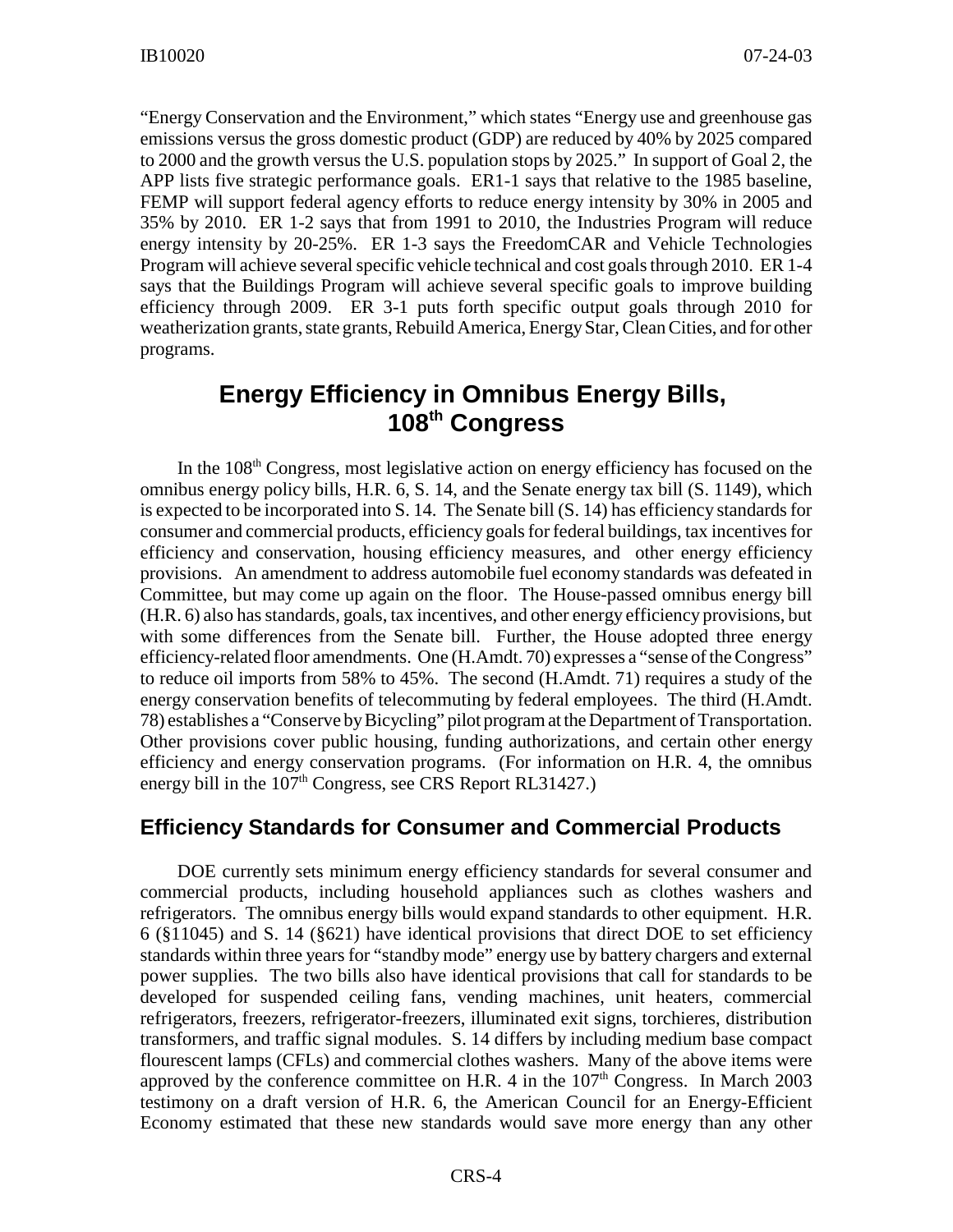provisions in the bill. Most of the other provisions in the House and Senate titles on consumer product efficiency programs are similar. The table below indicates which standards would be set by law and which would be set by DOE rulemaking.

| <b>Standard set:</b> | <b>H.R.</b> 6                                                                             | S. 14                                                                        |  |  |
|----------------------|-------------------------------------------------------------------------------------------|------------------------------------------------------------------------------|--|--|
| By law               | exit signs, traffic signals,<br>torchieres, distribution<br>transformers                  | all items in H.R. 6 plus unit heaters<br>and compact flourescent light bulbs |  |  |
| By rule              | ceiling fans, vending machines,<br>commercial refrigerators and<br>freezers, unit heaters | all items in H.R. 6 except unit heaters                                      |  |  |

# **Efficiency Goals for Federal Buildings**

The purpose of federal efficiency goals is to lead by example in saving energy, reducing costs, and helping transform markets for new equipment. The past goal had called for a 20% reduction in federal buildings' energy use, measured in energy use per square foot (sf), over the period from 1985 to 2000. This goal was exceeded, slightly. H.R.  $6$  ( $\S$ 11002) and S. 14 (§601) set goals for further energy efficiency in federal buildings. The baseline years differ slightly: the House bill specifies FY2001 while the Senate bill specifies FY2000. Otherwise the provisions are nearly identical, with both setting progressive annual reductions that end with a 20% reduction from baseline by FY2014. However, the Senate bill (§601[c]) also calls for DOE to review results by the end of 2011 and recommend further goals for building energy savings for the period 2014 through 2022. Most of the other provisions in the House and Senate titles on federal programs are administrative measures that would help agencies achieve the above-described goals.

The historical record shows that congressional buildings have had less focus on energy efficiency goals than those in the executive branch. To address this, H.R. 6 (§11001) and S. 14 (§606) have identical provisions that call for a study of the potential for energy efficiency and renewables to increase reliability during a power outage and for the implementation of a plan for congressional buildings to meet the energy efficiency goals for federal agencies noted above.

## **Tax Incentives for Efficiency and Conservation**

Since the late 1970s, there have been some tax incentives to promote fuel switching and alternative fuels as a way to conserve gasoline and reduce oil import dependence. In contrast, tax incentives for energy efficiency and for electricity conservation have been rare, and generally short-lived. The omnibus energy bills propose some modest new tax incentives for energy efficiency.

The Senate energy tax bill (S. 1149) has four tax provisions that are not in H.R. 6. One (§302) creates a tax credit for manufacturers of certain appliances (clothes washers and refrigerators) with energyefficiencies that exceed federal standards. The credit per appliance ranges from \$50 to \$150, with a \$60 million maximum for the total program through 2006. A second provision (§305) creates a tax deduction for efficient commercial buildings. A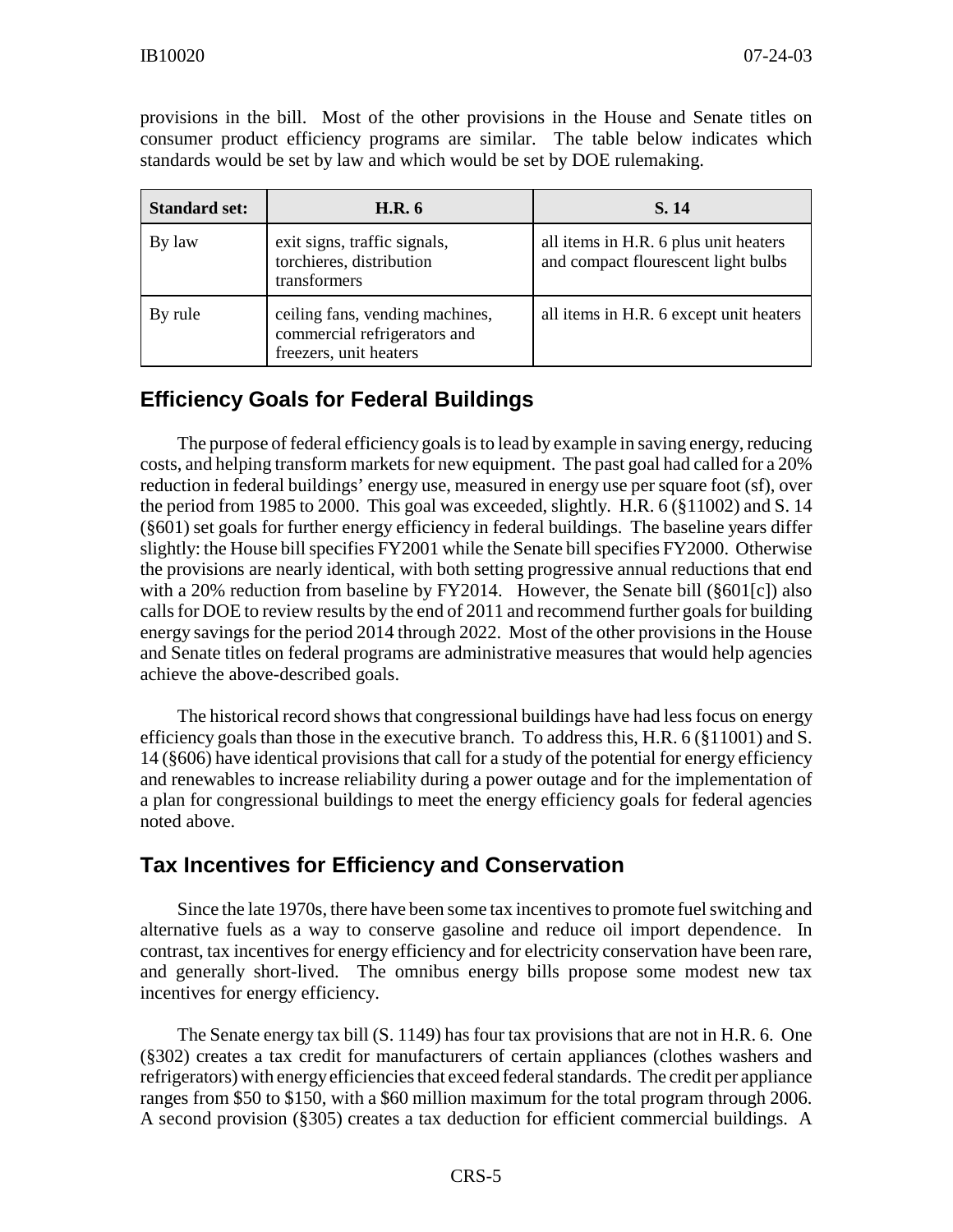maximum of \$2.25 per square foot (sf) is allowed through 2009 for new construction or reconstruction where the total energy use is at least 50% below Standard 90.1-1999 of the American Society of Heating, Refrigeration, and Air Conditioning Engineers (ASHRAE). Two other provisions create a \$30/unit tax deduction (§306) to utilities for investment in energy management devices installed in residences or businesses and set a 3-year recovery period (§307) for depreciation purposes. The table below shows the differences between the House and Senate maximum tax incentives for efficiency in new and existing homes.

|                         | <b>New Homes</b>      |                    | <b>Existing Homes</b> |                    |  |
|-------------------------|-----------------------|--------------------|-----------------------|--------------------|--|
|                         | H.R. 6<br>$(\$41005)$ | S. 14<br>$(\$301)$ | H.R. 6<br>$(\$41004)$ | S. 14<br>$(\$309)$ |  |
| <b>Energy Reduction</b> | 30%                   | 50%                | IECC*                 | 30%                |  |
| Credit Cap              | \$2,000               | \$2,000            | \$2,000               | \$300              |  |
| Period (years)          | 5                     | 5                  | 3                     |                    |  |

**Note:** IECC represents year 2000 standards in the International Energy Conservation Code.

Similar tax provisions for fuel cell power plants and combined heat and power (CHP) appear in both bills. Also, both bills have tax incentives for alternative fuel vehicles and equipment.

**Energy Efficiency Tax Revenue Effect. Table 1**, below compares the estimated 10-year revenue effect of renewable energy and alternative fuel tax provisions in H.R. 6 (H.R. 1531) and S. 14 (S. 1149). It also shows the share of the total in each bill.

|                                                                                                                    | H.R. 6  | S. 14   |
|--------------------------------------------------------------------------------------------------------------------|---------|---------|
| <b>Energy Efficiency and Conservation Measures</b><br>(Excludes diesel fuels, alternative fuels, and solar credit) | \$1.33  | \$2.43  |
| <b>Total, All Tax Provisions</b>                                                                                   | \$18.67 | \$15.47 |
| Energy Efficiency and Conservation Share of Total                                                                  | 7.1%    | 15.7%   |

**Table 1. Omnibus Energy Bills, Tax Revenue Effect** (\$ billions)

**Source:**Joint Tax Committee. Estimated Revenue Effects of H.R. 1531, April 3, 2003, and Estimated Revenue Effects of S. 1149, May 30, 2003.

## **Housing, Funding Authorizations, and Other Provisions**

H.R. 6 (Division G, §70001-§70009) and S. 14 (§631-§639)) have identical provisions for energy efficiency in public housing. They also have nearly identical provisions that authorize funding for energy assistance (e.g., Low-Income Home Energy Assistance Program, LIHEAP) and grant programs (e.g., DOE Weatherization Program).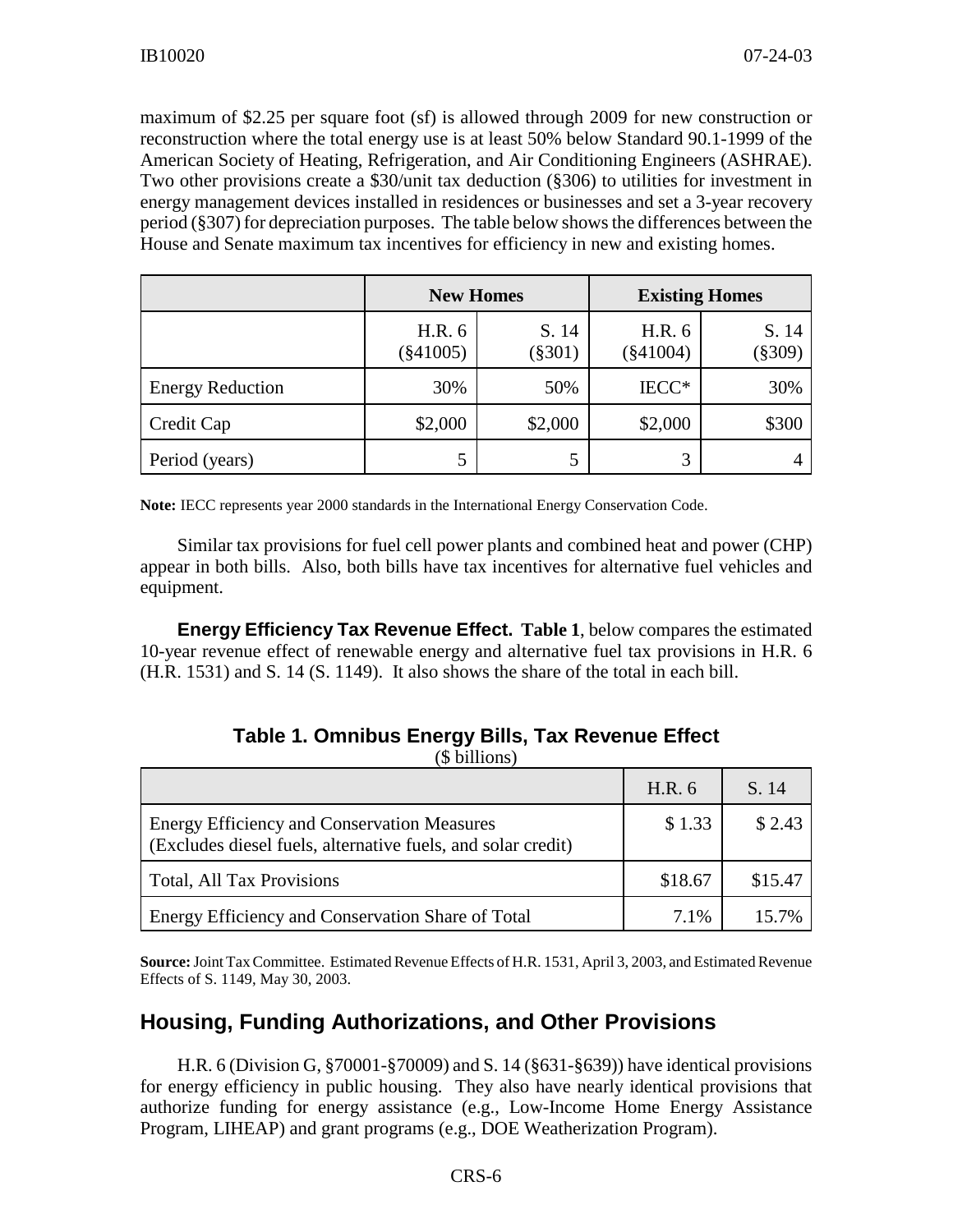# **DOE Budget, FY2004**

The House approved \$879.5 million for DOE energy conservation funding in FY2004. Compared to the Administration's request, this is an increase of \$3.7 million, or 0.4%. However, compared to the FY2003 appropriation, this is a decrease of \$12.3 million, or 1%, excluding inflation. In House floor action, H.Amdt. 255 (Sanders-Kind) added \$15.0 million for Weatherization grants with an unspecified \$15.0 million offsetting cut in energy conservation.

The FY2004 budget request stresses that the Administration's energy efficiency programs can improve economic growth, energy security, and the environment. The request presents (and **Table 3** shows) a new budget structure that reflects the recent reorganization of DOE's Office of Energy Efficiency and Renewable Energy (EERE). The Administration proposes to decrease conservation funding under EERE from \$891.8 million in FY2003 to \$875.8 million in FY2004. The main Administration initiatives are: (1) FreedomCAR and Hydrogen Fuels, reflected in a \$22.4 million, or 41%, increase for Fuel Cell Technologies to help reduce foreign oil dependence, improve electric power infrastructure security and reliability, and curb greenhouse gas emissions; (2) the National Climate Change Technology Initiative (NCCTI), which would receive \$9.5 million to promote competitive project solicitations to reduce greenhouse gas emissions; and (3) the Weatherization grants program, which would increase by \$64.7 million, or 29%, to reduce energy bills and improve energy affordability for low-income families. To offset these increases, the FY2004 request also proposes several decreases. Compared to the FY2003 appropriation, the FY2004 request would cut overall funding by \$16.0 million, or 2%, not accounting for inflation. R&D funding would decline from \$623.5 million to \$548.8 million, a drop of \$74.7 million, or 12%.

For further information on the *Energy Conservation Budget*, see the web site at [http://www.cfo.doe.gov/budget/04budget/index.htm/]. For further information on *Energy Conservation Programs*, see the Web site at [http://www.eere.energy.gov/].

# **EPA Budget, FY2004**

The FY2004 request for EPA's CPP Programs is \$116.6 million, which would be a \$1.4 million increase over the FY2003 appropriation. For specific programs, the request includes \$1.5 million less for Buildings and \$0.5 million less for International Capacity Building. It also includes \$1.4 million more for Transportation and \$0.8 million more for Industry.

| (\$ millions current)     |                                 |                                 |                                 |                        |                                 |                          |  |
|---------------------------|---------------------------------|---------------------------------|---------------------------------|------------------------|---------------------------------|--------------------------|--|
|                           | <b>FY2001</b><br><b>Enacted</b> | <b>FY2002</b><br><b>Enacted</b> | <b>FY2003</b><br><b>Request</b> | <b>FY2003</b><br>Conf. | <b>FY2004</b><br><b>Request</b> | <b>FY2004</b><br>-FY2003 |  |
| <b>CPP</b> Buildings      | 52.5                            | 48.6                            | 49.8                            | 49.8                   | 48.3                            | $-1.5$                   |  |
| <b>CPP</b> Transportation | 29.4                            | 30.8                            | 21.6                            | 21.6                   | 22.9                            | 1.4                      |  |
| <b>CPP</b> Industry       | 31.9                            | 25.4                            | 25.7                            | 25.7                   | 26.4                            | 0.8                      |  |
| CPP Carbon Removal        | 1.0                             | 1.5                             | 1.6                             | 1.6                    | 1.7                             | 0.2                      |  |
| CPP State & Local         | 2.5                             | 2.2                             | 2.3                             | 2.3                    | 2.6                             | 0.3                      |  |

#### **Table 2. EPA Funding for Climate Protection Energy Efficiency Programs (CPP)**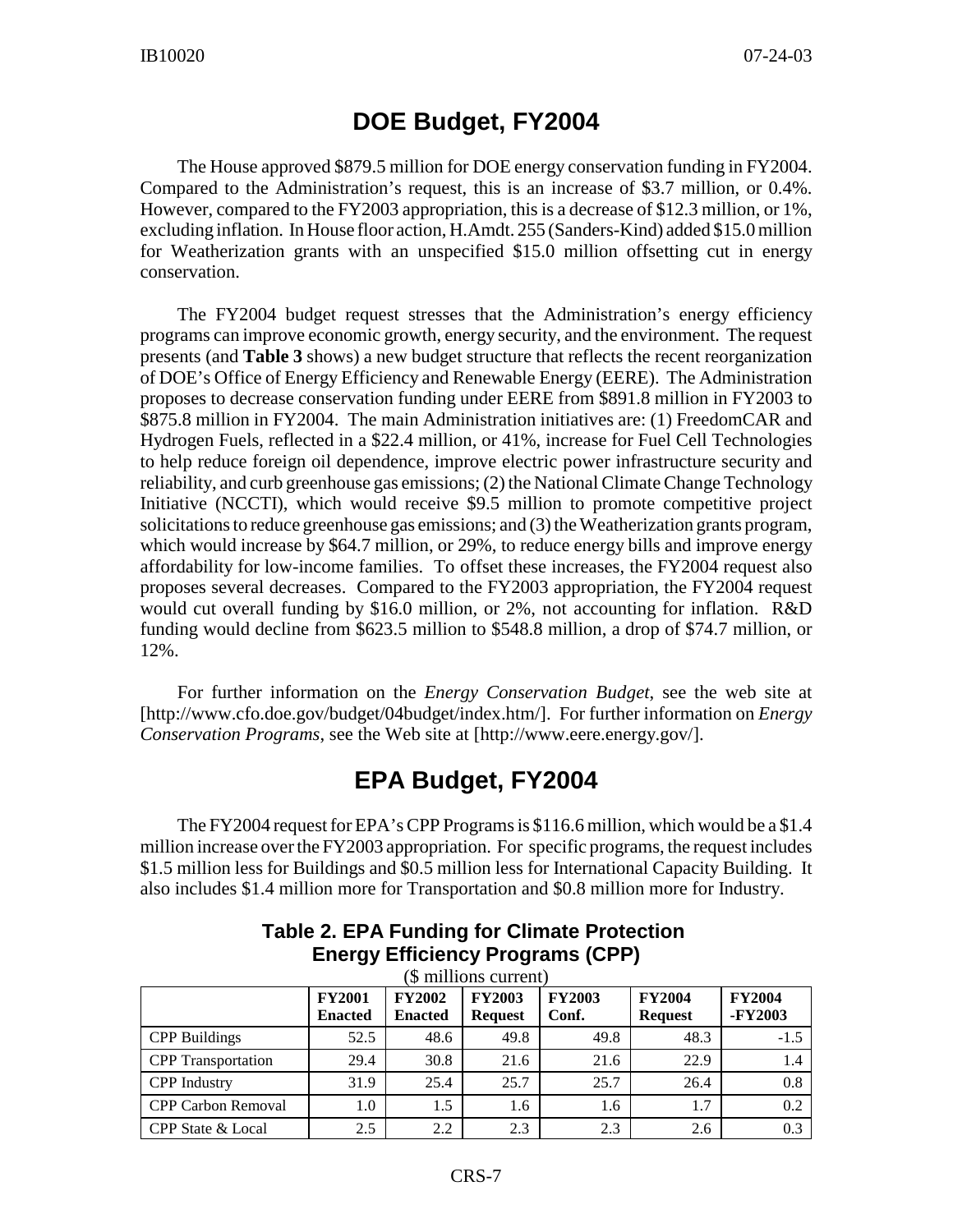|                        | <b>FY2001</b><br><b>Enacted</b> | <b>FY2002</b><br><b>Enacted</b> | <b>FY2003</b><br><b>Request</b> | <b>FY2003</b><br>Conf. | <b>FY2004</b><br><b>Request</b> | <b>FY2004</b><br>-FY2003 |
|------------------------|---------------------------------|---------------------------------|---------------------------------|------------------------|---------------------------------|--------------------------|
| CPP Int'l Capacity     | 5.5                             | 7.0                             | 7.1                             | 7.1                    | 6.6                             | $-0.5$                   |
| CPP Int'l Partnerships |                                 |                                 |                                 |                        |                                 |                          |
| CPP Int'l Tech. Coop'n | 0.8                             |                                 |                                 |                        |                                 |                          |
| <b>CPP</b> Other       |                                 | 8.4                             | 7.2                             | 7.2                    | 8.0                             | 0.7                      |
| CPP, SUBTOTAL          | 123.6                           | 123.9                           | 108.1                           | 115.2                  | 116.6                           | 1.4                      |
| Climate Change Rsch    | 22.6                            | 21.4                            | 21.7                            | 21.7                   | 21.5                            | $-0.2$                   |
| <b>TOTAL</b>           | 146.2                           | 145.3                           | 129.8                           | 137.0                  | 138.1                           | 1.2                      |

**Source:** EPA FY2004 Congressional Justification, p. VI-28; H.Rept. 108-10 (Cong. Rec. Feb. 12, 2003, p. H1087.

EPA conducts its CPP programs under the Office of Environmental Programs and Management (EPM) and the Office of Science and Technology (S&T). EPA's CPP programs are focused primarilyon deploying energy-efficient technologies. These programs include Green Lights, Energy Star Buildings, Energy Star Products, Climate Wise, and Transportation Partners. They involve public-private partnerships that promote energy-efficient lighting, buildings, and office equipment. Efforts also include information dissemination and other activities to overcome market barriers.

# **Energy Security**

Since September 11, 2001, terrorist attacks have focused national attention on developing a strategy to address the vulnerabilities of energy systems and other essential services. The Department of Homeland Security (DHS, P.L. 107-296) includes offices and programs (Infrastructure Protection, Energy Security and Assurance) responsible for measures to protect energy infrastructure, including power plants, transmission lines, oil refineries, oil storage tanks, oil and natural gas pipelines, and other energy infrastructure. By reducing the demand for fuels and electricity, energy efficiency measures may contribute to energy security by slowing growth in the number of energy facilities and amount of other energy infrastructure. It can also reduce the risk of oil shortages, energy price shocks, and attendant impacts on the national economy. Some of the possible ways that energyefficiency can improve energy security are described in *U.S. Energy Security Facts* (available at [http://www.rmi.org/images/other/S-USEnergySecurityFacts.pdf].)

#### **Electricity Demand-Side Management (DSM) and Distributed Power**

The use of energy-efficient appliances and other end-use equipment can reduce electricity demand, which drives the need for new power plants. Further, the development of small, modular "distributed energy" systems(also referred to as distributed generation and distributed power) under DOE's program may help reduce the security risk by decentralizing energy facilities and establishing some facilities off-grid. Also, the "response and recovery" element in the President's DHS proposal calls for it to "... ensure rapid restoration of transportation systems, energy production, transmission, and distribution systems. ..." The deployment of smaller, highly mobile distributed energy equipment may help address this aspect of energy security. H.R. 6 and S. 14 have provisions for distributed energy. (For more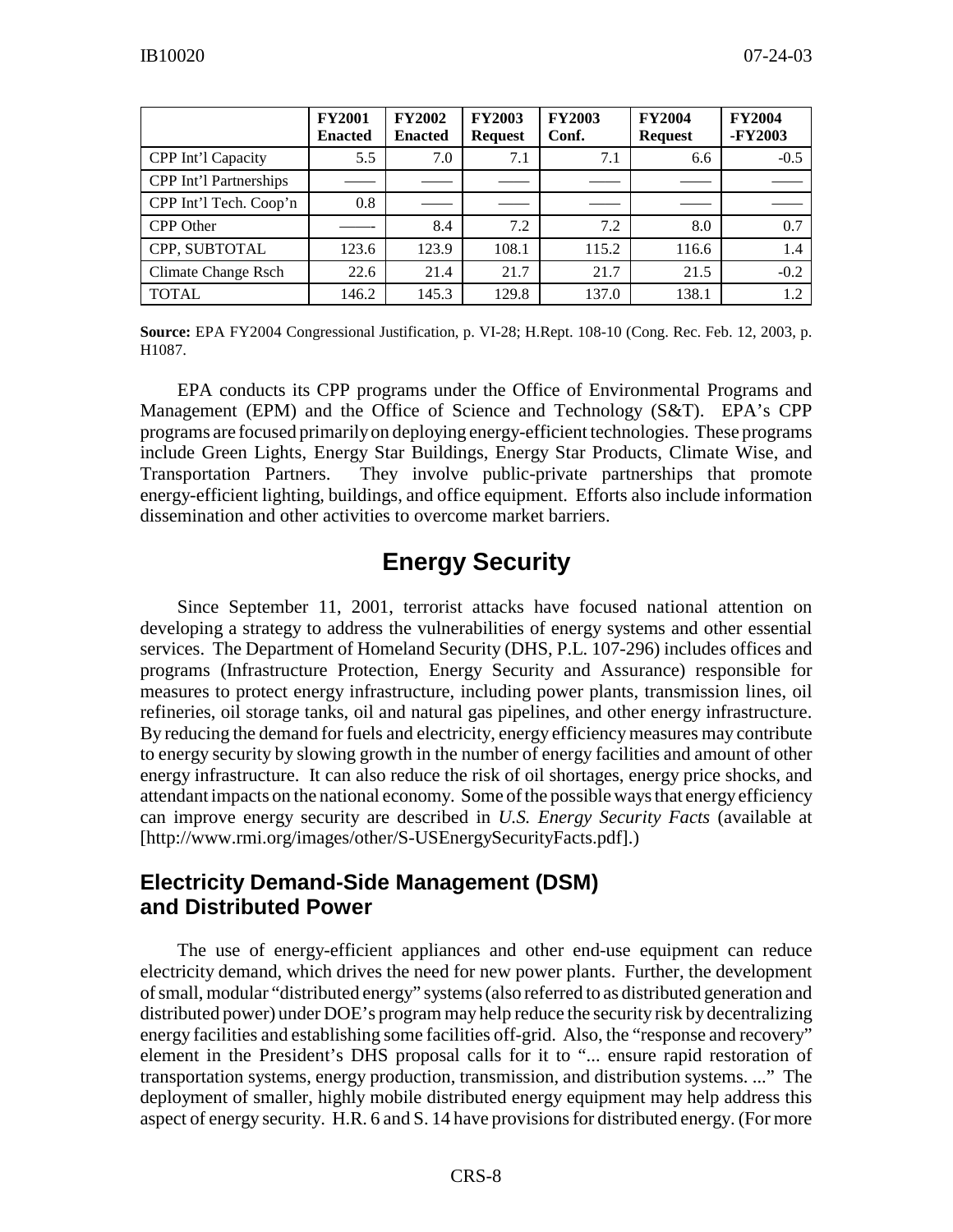on distributed energy see the DOE web site at [http://www.eren.doe.gov/EE/ power\_distributed\_generation.html] and at [http://www.eren.doe.gov/distributedpower/].)

#### **Energy Conservation to Curb Natural Gas Demand**

Unusually high natural gas prices spurred the National Petroleum Council (an advisory committee to the Secretary of Energy) to hold a Natural Gas Summit in late June 2003. Energy conservation was featured as a key option. The *Washington Post* ("U.S. Sees Looming Gas-Heat Crisis," June 27, p. E3) quoted DOE Secretary Abraham as saying at that summit that "a lot more can be done on the demand side." Robert Catell, gas industry representative and conference chair, was also quoted by the *Post* as saying, "it's got to be conservation ... in the short term, that is really the only thing that can be done." More specifically, Mark Hopkins of the Alliance to Save Energy was quoted as calling on the Bush Administration "... to lead a national campaign to cut electricity consumption by 10% this summer, thus reducing gas demand." Further, the *Post* notes that analyst Daniel Yergin of Cambridge Energy Research Associates finds the current natural gas situation similar to that of U.S. oil markets in the 1970s, with a prospect of increasing import dependence in a "new global gas market."

Also, the American Council for an Energy-Efficient Economy (ACEEE) has issued a white paper that lists 15 natural gas efficiency measures that it claims can collectively reduce U.S. gas demand by more the 10% by 2020. Short-term measures include extra support for deployment through EPA's Energy Star and other programs and the launch of DOE-driven national campaign to accelerate efficiencyinvestments and conservation behaviors, modeled after California's conservation response to electricity shortages in 2001. Longer-term recommendations include accelerated standards, incentives, and R&D as well as public benefit funds, tariff treatment for CHP, and performance standards for utilities. (The white paper is available at [http://aceee.org/energy/natlgas.htm]).

#### **Vehicle Fuel Efficiency and Oil Conservation**

Energy efficiency measures to curb oil demand, and other oil conservation measures, may help address energy security, economic issues such as high gasoline prices and oil import dependence, and environmental issues such as air pollution, climate change, and the proposal to develop oil in the Arctic National Wildlife Refuge (ANWR).

For the ANWR issue, technology-driven improvements to the fuel economy of cars and light trucks — without anychange to the Corporate Average Fuel Economy(CAFE) standard — might save more fuel than would likely be produced by oil drilling in ANWR, although the two options are not mutually exclusive. The Energy Information Administration (EIA) says that a technology-driven projection for cars and light trucks could increase fuel economy by 3.6 mpg by 2020. Through the first 20 years, this increase would generate oil savings equivalent to four times the low case and three-fourths of the high case projected for ANWR oil production. Extended through 50 years, the fuel economy savings would range from 10 times the low case to more than double the high case for ANWR. (For more information on this issue, see CRS Report RL31033, *Energy Efficiency and Renewable Energy Fuel Equivalents to Potential Oil Production from the Arctic National Wildlife Refuge*).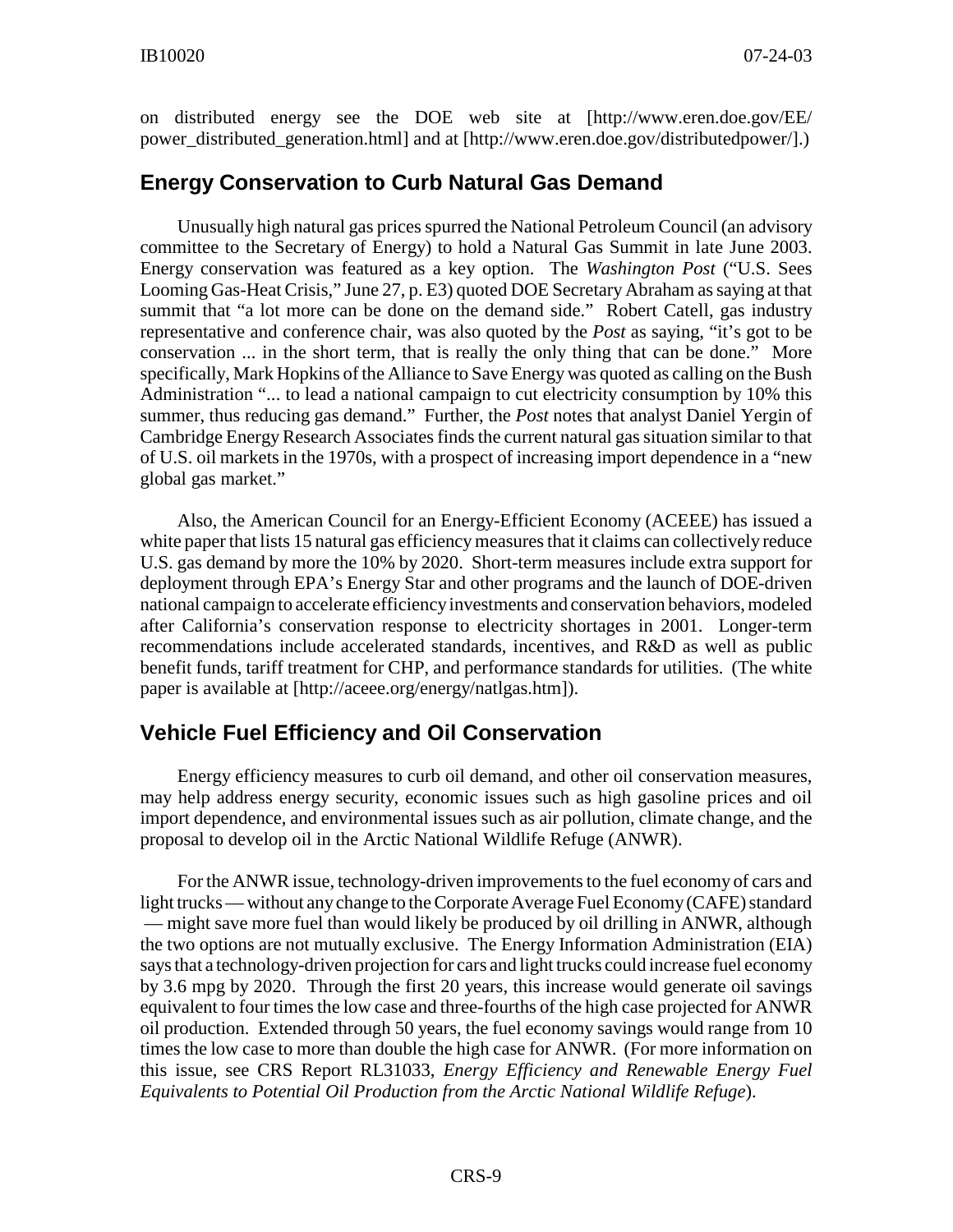CAFE is a key federal regulatory policy that had instituted a gradual ramp-up of fuel efficiency for newly manufactured cars and light trucks. The present CAFE standard for new cars is 27.5 mpg. The national fleet fuel economy for cars peaked at 21.1 mpg in 1991, declined slightly, and then climbed to 22.1 mpg in 2001. Similarly, light trucks peaked at 16.9 mpg in 1991, declined slightly, and then reached 17.6 in 2001. A floor amendment to S. 14 on fuel economy is expected. (For more on CAFE standards, see CRS Issue Brief IB90122, *Automobile and Light Truck Fuel Economy: Is CAFE up to Standards?*)

In the January 2003 State of the Union Speech, President Bush announced \$720 million in new funding for a hydrogen fuel initiative to accelerate the use of fuel cells for transportation and power generation. Fuel cells can reduce gasoline (hence oil) use due to the ability to employ hydrogen-rich fuels, such as natural gas and alcohol fuels. The initiative builds on the Freedom Cooperative Automobile Research (FreedomCAR) Program launched in early 2002 by the Bush Administration to replace the Clinton Administration's Partnership for a New Generation of Vehicles. FreedomCAR creates a partnership with the auto industry to develop a fuel-cell-powered vehicle that would attain commercial use during 2010 to 2020. This program is funded primarily by DOE's Fuel Cell Technologies Program (see **Table 3**) but includes some funding from other agencies. (For more details on FreedomCAR see CRS Report RS21442, *Hydrogen and Fuel Cell Vehicle R&D: FreedomCAR and the President's Hydrogen Fuel Initiative*.)

Oil use for gasoline, home heating, and other applications makes it important to the transportation and production sectors of the nation's economy. Thus, fluctuating oil prices and dependence on imported sources can create economic vulnerabilities. Also, oil use has important environmental impacts. Its extraction and transport can lead to spills that pollute land and water. Further, oil-based fuels, such as gasoline, generate sulphur dioxide and other air pollutants as well as large amounts of carbon dioxide that contribute to climate change.

U.S. oil use accounts for about 24% (2001) of the world's oil consumption and about 40% (2002) of total U.S. energy use. The nation uses (2000) about 19.7 million barrels of oil per day (mb/d), of which about 13.8 mb/d is used for transportation, including 4.7 mb/d for cars and 3.4 mb/d for light trucks (includes pickups, minivans, and sport utility vehicles).

Oil use in transportation can also be reduced through short-term conservation measures such as increased use of public transit, carpooling and ridesharing, and telecommuting; and through curtailment (e.g., driving less) and substitution of alternative fuels. Other measures can help reduce non-transportation oil uses. For example, home improvement measures such as insulation, energy-efficient windows, and weatherization measures can reduce the use of home heating oil.

# **Climate Change: Energy Efficiency's Role**

Under the FY2003 Foreign Operations, Export Financing, and Related Programs Appropriations Bill in the  $107<sup>th</sup>$  Congress, the Senate Appropriations Committee recommended (S.Rept. 107-219) \$175 million under Development Assistance in a new fund for "energy conservation, energy efficiency, and clean energy" in developing countries. In contrast, the House Appropriations Committee recommended (H.Rept. 107-663) \$3 million for this clean energy fund.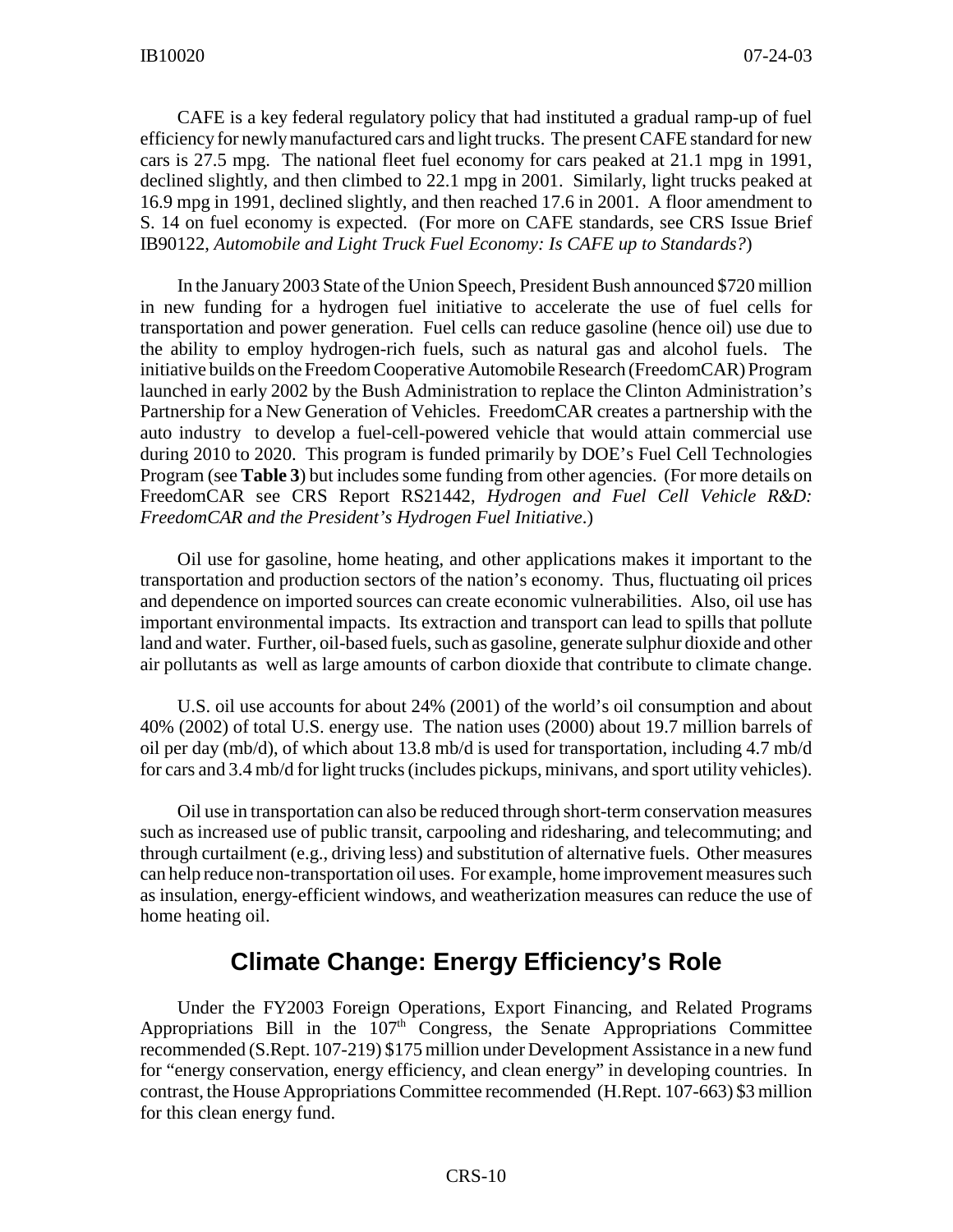Energy efficiency is seen as a key means to reduce fossil fuel-induced carbon dioxide (CO2) emissions that may contribute to global climate change. Thus, recent debates over the U.S. role in the Kyoto Protocol and related international negotiations to curb global emissions of greenhouse gases tend to be reflected in deliberations over federal funding and incentives for energy efficiency.

In fulfilling requirements under the United Nations Framework Convention on Climate Change (UNFCCC), in June 2002, EPA issued the third U.S. climate report to the United Nations entitled *Climate Action Report 2002*. In it, the Bush Administration commits to reducing greenhouse gas intensity (emissions per unit of GDP) by 18% (4% more than under existing policies) over 10 years through a combination of voluntary, incentive-based, and existing mandatory measures focused on energy efficiency and other measures. This is projected to attain a 4.5% reduction from forecast emissions in 2012. The Administration has proposed this policy in place of the Kyoto Protocol, which it opposes due to concerns that it could raise energy prices and slow economic growth. Further, the Administration has stated its intent to support funding for energy efficiency and renewable energy programs at DOE and at the Global Environment Facility.

The 2001 *White House Initial Review on Climate Change* cites an existing array of energy efficiency and other programs that support goals of the UNFCCC and refers to the National Energy Policy (NEP) report's provisions for CHP, CAFE, Energy Star, and other energy efficiency policies as part of the foundation for its strategy to curb greenhouse gas (GHG) emissions.

The Kyoto Protocol had called for the United States to cut GHG emissions to 7% below the 1990 level during the period from 2008 to 2012. At the Seventh Conference of Parties (COP-7) in 2001, the United States was accused of avoiding real efforts to reduce emissions, through energy efficiency and other means, in order to address the Kyoto Protocol. At COP-8 in 2002, the parties resolved to continue efforts to ratify the Protocol and meet its goals.

DOE's 2000 report *Scenarios for a Clean Energy Future* shows the potential for advanced energyefficiencyand other measures to cut two-thirds of the projected U.S. carbon emissions growth by 2010 and to cut emissions to the 1990 level by 2020. Assuming no major future policy actions, the reference case scenario in the EIA's January 2003 *Annual Energy Outlook 2003* projects 2010 emissions will be 1,800 MMTC, 32% more than that for 1990. DOE's 1995 report *Energy Conservation Trends* shows that energy efficiency has reduced long-term rates of fossil energy use and thereby curbed emissions of CO2 significantly. (For details about the potential for energy efficiency to reduce CO2 emissions, see CRS Report RL30414, *Global Climate Change: The Role for Energy Efficiency*.)

# **Electric Industry Restructuring and Conservation**

The debate over the federal role in restructuring includes questions about energy efficiency. The 2001 electricity problems in California raised the issue of whether a federal role is needed to encourage demand-side energy efficiency and load management measures. A June 2002 report (#49733) by the Lawrence Berkeley National Laboratory, *California Consumers Kept Lights on During Electricity Crisis by Conserving and Investing in Efficient Equipment*, found that conservation and efficiency measures reduced summer 2001 peak demand by 10%, increased system reliability, avoided some wholesale power purchases, and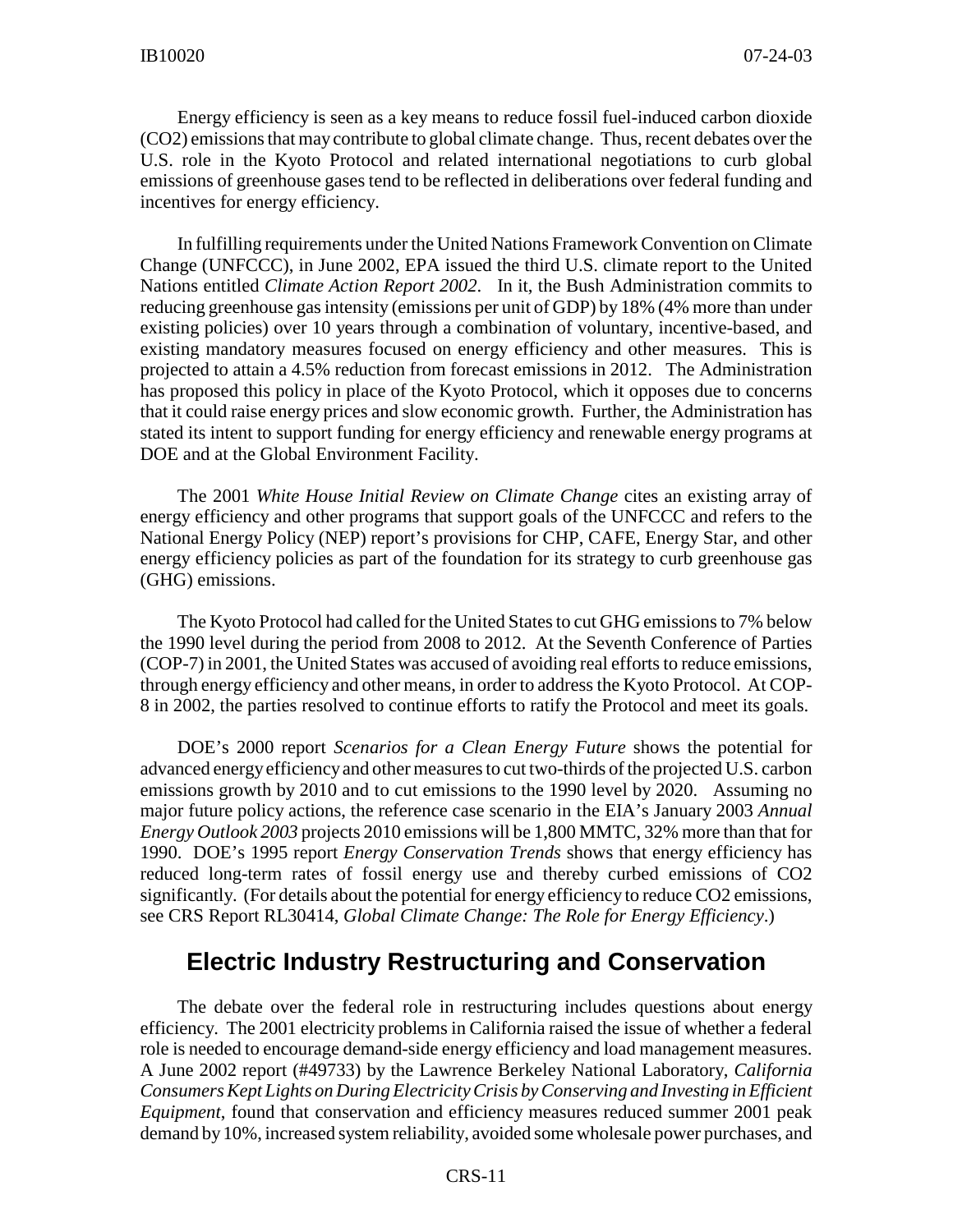avoided \$2 billion to \$20 billion in potential losses from rolling blackouts. *Energy Efficiency Leadership in California*, an April 2003 report by the Natural Resources Defense Council and Silicon ValleyManufacturing Group, uses California EnergyCommission data to project that additional efficiency measures could reduce electric demand by 5,900 MW and save \$12 billion over the next 10 years.

Many states and electric utilities created demand-side management (DSM) programs to promote energy efficiency and other activities as a less costly alternative to new supply. DSM became a significant part of the nation's energy efficiency effort. Utility DSM spending peaked in 1994 at \$2.7 billion and DSM energy savings peaked in 1996 at 61 billion kilowatt-hours (which is equivalent to the output from 12 one-gigawatt powerplants).

After California issued its 1994 proposal for electric industry restructuring, many states and utilities reduced DSM efforts. By 1998, utility DSM spending had fallen to about \$1.4 billion. In response, some states, such as California, include provisionsfor energy efficiency and conservation in their restructuring legislation. For example, California's law (A.B. 1890, Article 7) placed a charge on all electricity bills from 1998 through 2001 that provided \$872 million for "cost effective" energy efficiency and conservation programs. Other states, such as Pennsylvania, have few if any provisions for energy efficiency.

(For a discussion of broader electricityrestructuring issues, see CRS Electronic Briefing Book on *Electricity Restructuring* at [http://www.congress.gov/brbk/html/ebele1.html] and CRS Issue Brief IB10006, *Electricity: The Road Toward Restructuring*.)

## LEGISLATION

#### **P.L. 108-7, Division E (H.J.Res. 2)**

Consolidated Appropriations Resolution for FY2003. Foreign Operations, Export Financing, and Related Programs Appropriations, 2003, appears as Division E of the Resolution. Under Development Assistance, Section 555 appropriates \$175 million in a new account to create a fund for "energy conservation, energy efficiency, and clean energy" in developing countries. House passed as a continuing resolution, January 8, 2003. Senate inserted its amendment (S.Amdt. 1) and issued an unnumbered committee print (*Congressional Record*, p. S492) January 15, 2003. Passed Senate, amended, January 23, 2003. Conference reported (H.Rept. 108-10) February 13. Passed House and Senate February 13. Signed into law February 20, 2003.

#### **P.L. 108-7, Division F (H.J.Res. 2)**

Consolidated Appropriations Resolution for FY2003. Interior and Related Agencies Appropriations, 2003, appears as Division F of the Resolution and makes appropriations for DOE's Energy Efficiency program. It appropriates \$891.8 million (including the 0.65% across-the-board reduction), which is \$4.7 million less than the FY2002 appropriation. This includes \$6.8 million less for grants and \$2.0 million less for R&D. Signed into law February 20, 2003.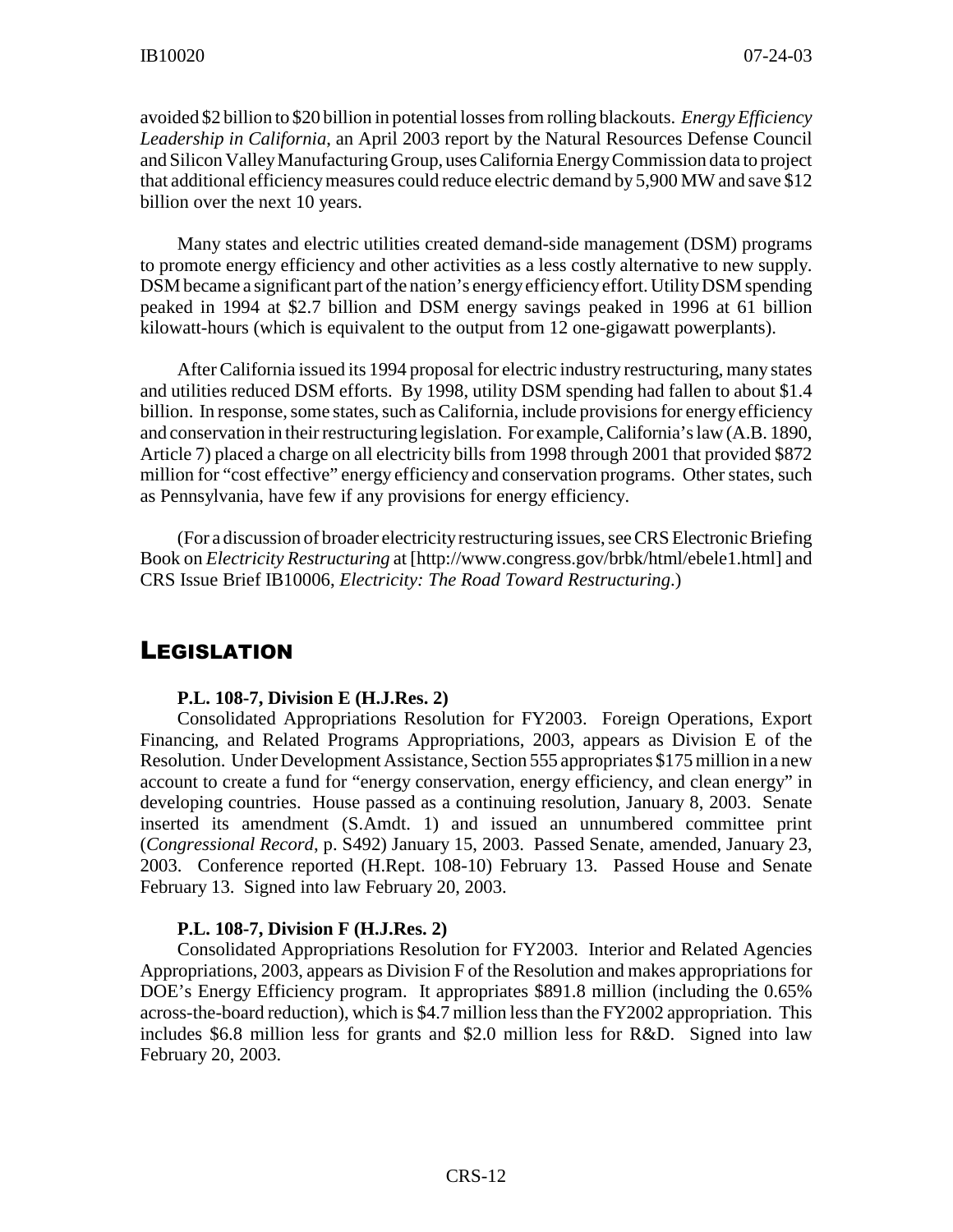#### **P.L. 108-7, Division F (H.J.Res. 2)**

Consolidated Appropriations Resolution for FY2003. Veterans Affairs and Housing and Urban Development, and Independent Agencies Appropriations, 2003, appears as Division F of the Resolution. It includes appropriations for EPA's Climate Protection Energy Efficiency Programs. Signed into law February 20, 2003.

#### **H.R. 6 (Tauzin)**

Omnibus Energy Bill. In Division A, Title I has provisions for energy efficiency and energy conservation, Titles V and VII treat alternative fuels, Title VI has a PURPA cogeneration provision, and Title VIII addresses automobile efficiency. In Division B, Title I contains R&D authorizations. In Division D, Title I has tax incentives for efficiency and conservation. The bill incorporates provisions of H.R. 39, H.R. 238, and H.R. 1531. Introduced April 7, 2003; referred to Committee on Energy and Commerce and several other committees. Passed House, amended, April 10.

#### **H.R. 2691 (Taylor) / S. 1391 (Burns)**

Department of Interior and Related Agencies Appropriations bill, 2004. Makes appropriations for DOE Energy Efficiency Program. House bill reported (H.Rept. 108-195) July 10, 2004. Passed House, amended, July 17. Senate bill reported July 10.

#### **H.R. 2800 (Kolbe) / S. 1426 (McConnell)**

Foreign Operations, Export Financing, and Related Programs Appropriations bill, 2004. House bill reported (H.Rept. 108-222) July 21, 2004. Senate bill reported July 17. Under Environment Programs, Senate bill appropriates \$185 million for "energy conservation, energy efficiency, and clean energy" in developing countries to reduce greenhouse gases.

#### **S. 14 (Domenici)**

Omnibus Energy Bill. Energy efficiency appears as Title VI. Also, Title VII A covers alternative fuels, Title VIII covers hydrogen, Title IX covers R&D authorizations, and Title XI on Electricity includes a provisions on PURPA and cogeneration. Energy efficiency markup held April 8. S. 1149 (energy tax bill) is expected to be incorporated into S. 14. Introduced April 30, 2003. Floor action began May 6.

#### **S. 1149 (Grassley)**

Energy Tax Incentives Act of 2003. Supersedes S. 597. Contains provisions for energy efficiency tax incentives (Title III, Section 101) and alternative fuels incentives (Title II). Committee on Finance reported (S.Rept. 108-54) May23, 2003. Expected to be incorporated into S. 14 as a floor amendment.

#### CONGRESSIONAL HEARINGS, REPORTS, AND DOCUMENTS

- U.S. Congress. House. Committee on Science. President's Hydrogen Initiative. Hearing held March 5, 2003.
- U.S. Congress. House. Committee on Energy and Commerce. Subcommittee on Energy and Air Quality. Comprehensive National Energy Policy: Hearing held March 5, 2003.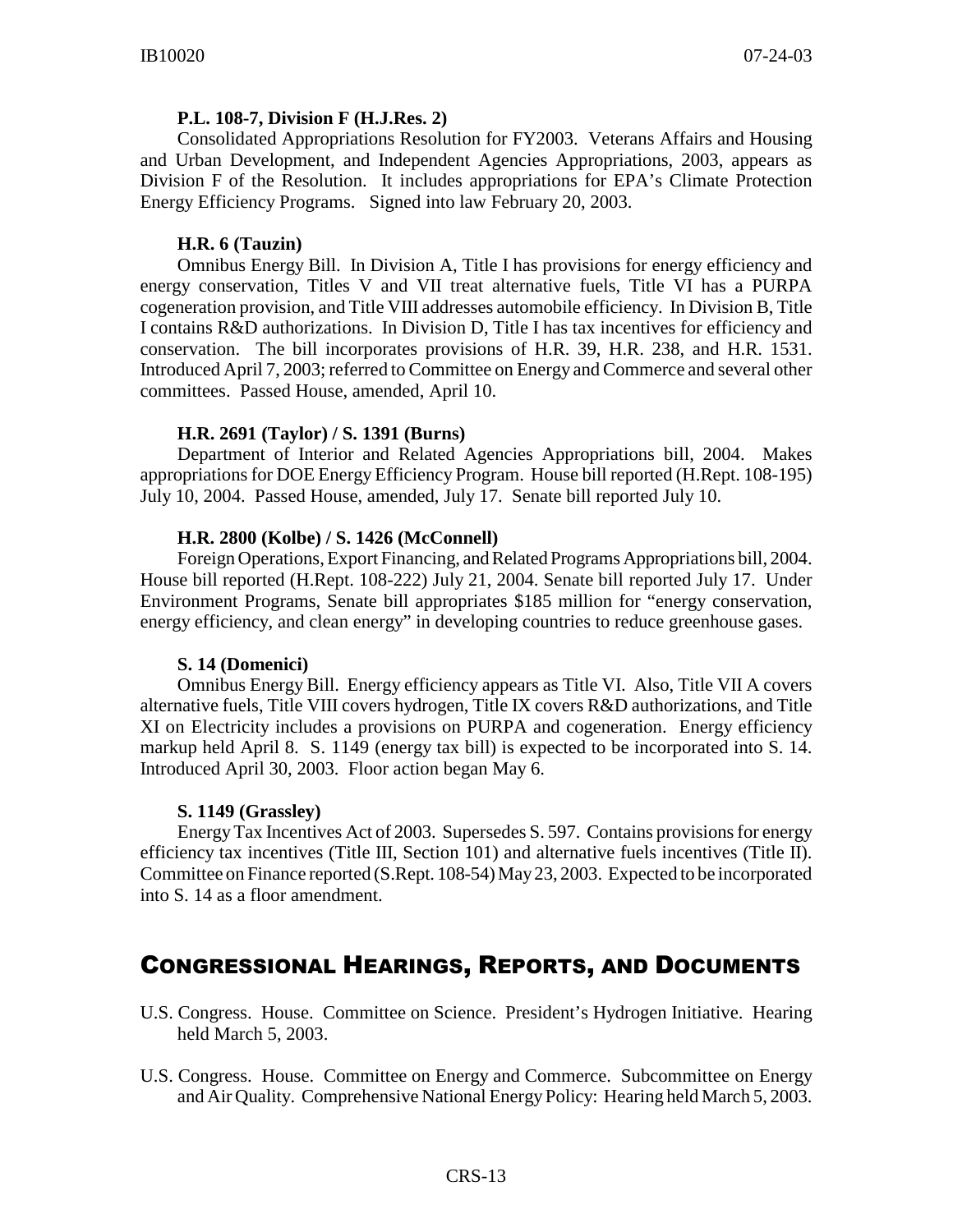(An extensive list of hearings on energy efficiency in the  $107<sup>th</sup>$  Congress appears on a DOE web site at [http://www.eere.energy.gov/office\_eere/congressional\_test.html].)

# FOR ADDITIONAL READING

American Council for an Energy-Efficient Economy. *Proceedings from the ACEEE 2002 Summer Study on Energy Efficiency in Buildings.* Washington, 2002. (10 v.)

——*ACEEE's Green Book: The Environmental Guide to Cars and Trucks: Model Year 2003.* 2003. 120 p. [http://www.greenercars.com/indexplus.html]

Electric Power Research Institute (EPRI). *Selling Customers on Energy Efficiency*. EPRI Journal, v. 23, November/December 1998. p. 8-17.

General Accounting Office (GAO). *Research and Development: Lessons Learned from Research Could Benefit FreedomCAR Initiative*. (GAO -02-8101) 2002. 50 p.

National Research Council. *Energy Research at DOE: Was It Worth It? [Energy Efficiency and Fossil Energy Research 1978 to 2000]*. 2001. 224 p. [http://www.nap.edu/books/0309074487/html/]

—— *Effectiveness and Impact of Corporate Average Fuel Economy (CAFE) Standards.* 2001. 184 p.

U.S. Department of Energy. Interlaboratory Working Group. *Scenarios for a Clean Energy Future.* (ORNL/CON-476) November 2000. 350 p. [http://www.ornl.gov/ORNL/Energy\_Eff/CEF.htm]

——*U.S. Electric Utility Demand-side Management.* In *Electric Power Annual 2000, Volume II.* (DOE/EIA-0348[2000]/2) November 2002. p. 77-84. [http://www.eia.doe.gov/cneaf/electricity/epav2/epav2.pdf]

U.S. Environmental Protection Agency. *U.S. Climate Action Report 2002.* 2002. 260 p. [http://www.epa.gov/globalwarming/publications/car/index.html]

——*Partnerships Changing the World: Energy Star and Other Voluntary Programs 2001 Annual Report.* (430-R-02-010) August 2002. 52 p. [http://www.epa.gov/appdstar/pdf/cpdann01.pdf]

Vine, Edward et al. *Public Policy Analysis of Energy Efficiency and Load Management in Changing Electricity Businesses.* Energy Policy, v. 31, 2003. p. 405-430.

#### **CRS Reports**

CRS Report RL31427. *Omnibus Energy Legislation: H.R. 4 Side-by-side Comparison*, by Mark Holt and Carol Glover.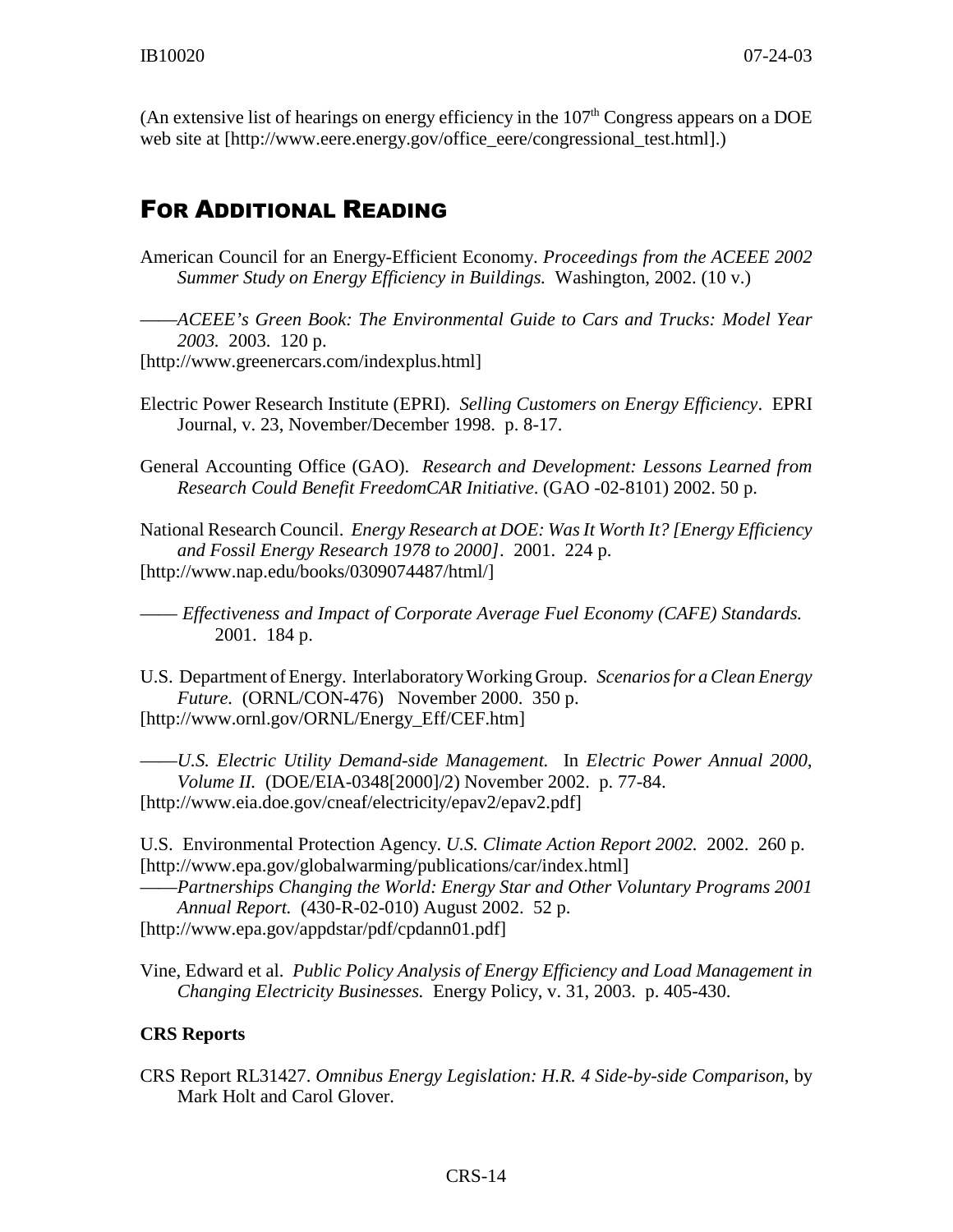- CRS Report RL30414. *Global Climate Change: The Role for Energy Efficiency*, by Fred Sissine.
- CRS Report RS20298. *Sport Utility Vehicles, Mini-Vans, and Light Trucks: An Overview of Fuel Economy and Emissions Standards*, by Brent Yacobucci.

CRS Report RL31188, *Energy Efficiency and the Rebound Effect,* by Frank Gottron.

#### **Web Sites**

American Council for an Energy-Efficient Economy (ACEEE). Extensive listing of web sites on energy efficiency.

[http://www.aceee.org/]

CRS electronic briefing book on Electricity Restructuring. [http://www.congress.gov/brbk/html/ebele1.html]

CRS electronic briefing book on Global Climate Change. [http://www.congress.gov/brbk/html/ebgcc1.html]

National Association of State Energy Offices. [http://www.naseo.org/]

U.S. Council for Automotive Research (USCAR). FreedomCAR. [http://www.uscar.org/pngv/index.htm]

U.S. Department of Energy. Energy Efficiency and Renewable Energy Network. [http://www.eren.doe.gov/]

U.S. Department of Energy. FY2004 Congressional Budget Request. [http://www.cfo.doe.gov/budget/04budget/index.htm/]

U.S. Lawrence Berkeley Laboratory. Center for Building Science. [http://eetd.lbl.gov/]

U.S. Environmental Protection Agency. FY2004 Budget Justification (Goal 6, Climate Change, p. VI-28). [http://www.epa.gov/ocfo/budget/2004/2004cj.htm]

U.S. Environmental Protection Agency. Energy Star Programs. [http://www.energystar.gov/]